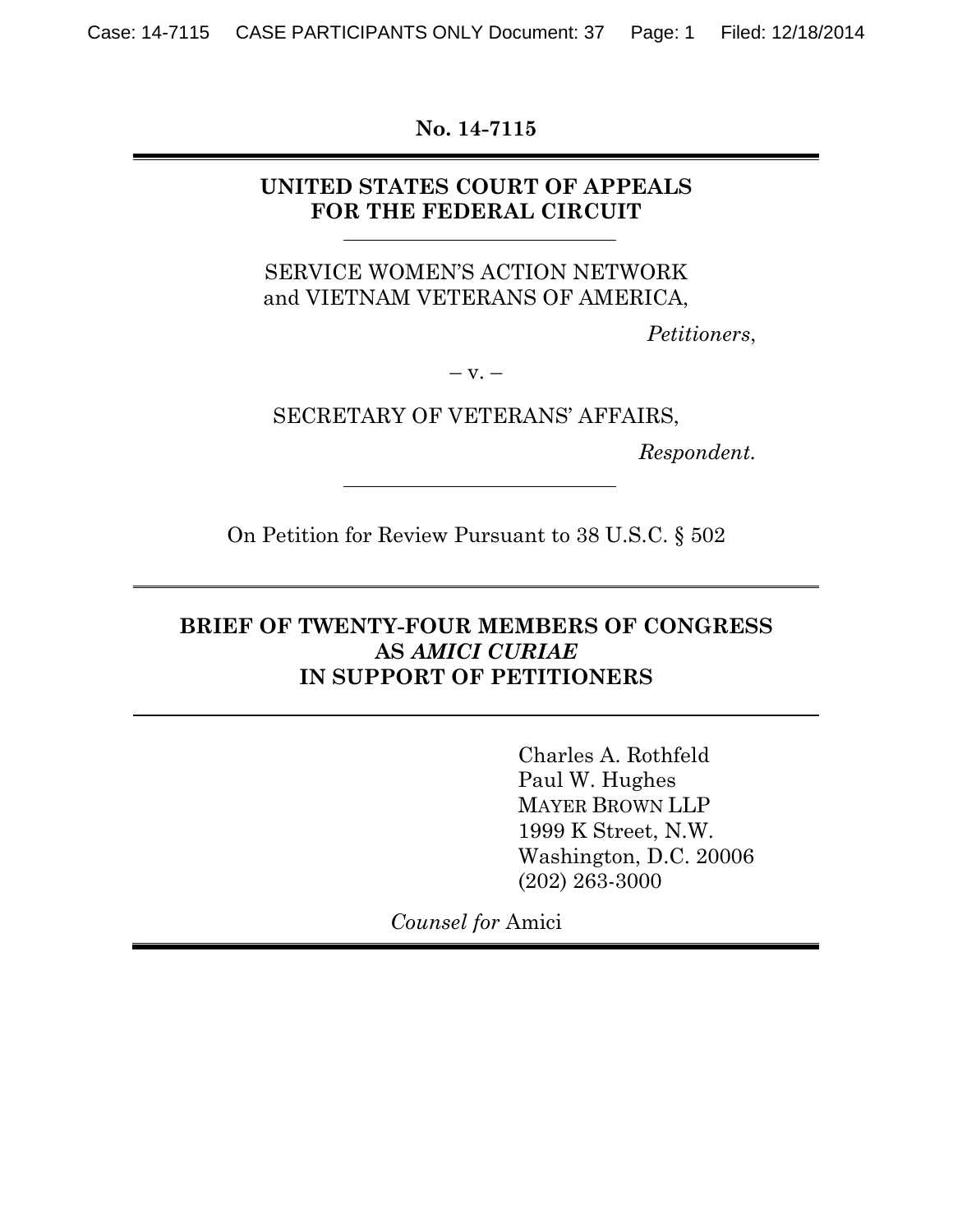#### **CERTIFICATE OF INTEREST**

Pursuant to Federal Circuit Rule 47.4, Paul W. Hughes, counsel for *Amici Curiae* Members of Congress, certifies the following:

1. The full name of the parties represented by me are: Representative Chellie Pingree Representative Niki Tsongas Representative Rosa L. DeLauro Representative Marcy Kaptur Representative Dina Titus Representative Jim McDermott Representative James P. McGovern Representative Ann McLane Kuster Representative Lois Frankel Representative Alcee L. Hastings Representative Jan Schakowsky Representative Julia Brownley Representative Charles Rangel Representative Raul Grijalva Representative Betty McCollum Representative Sam Farr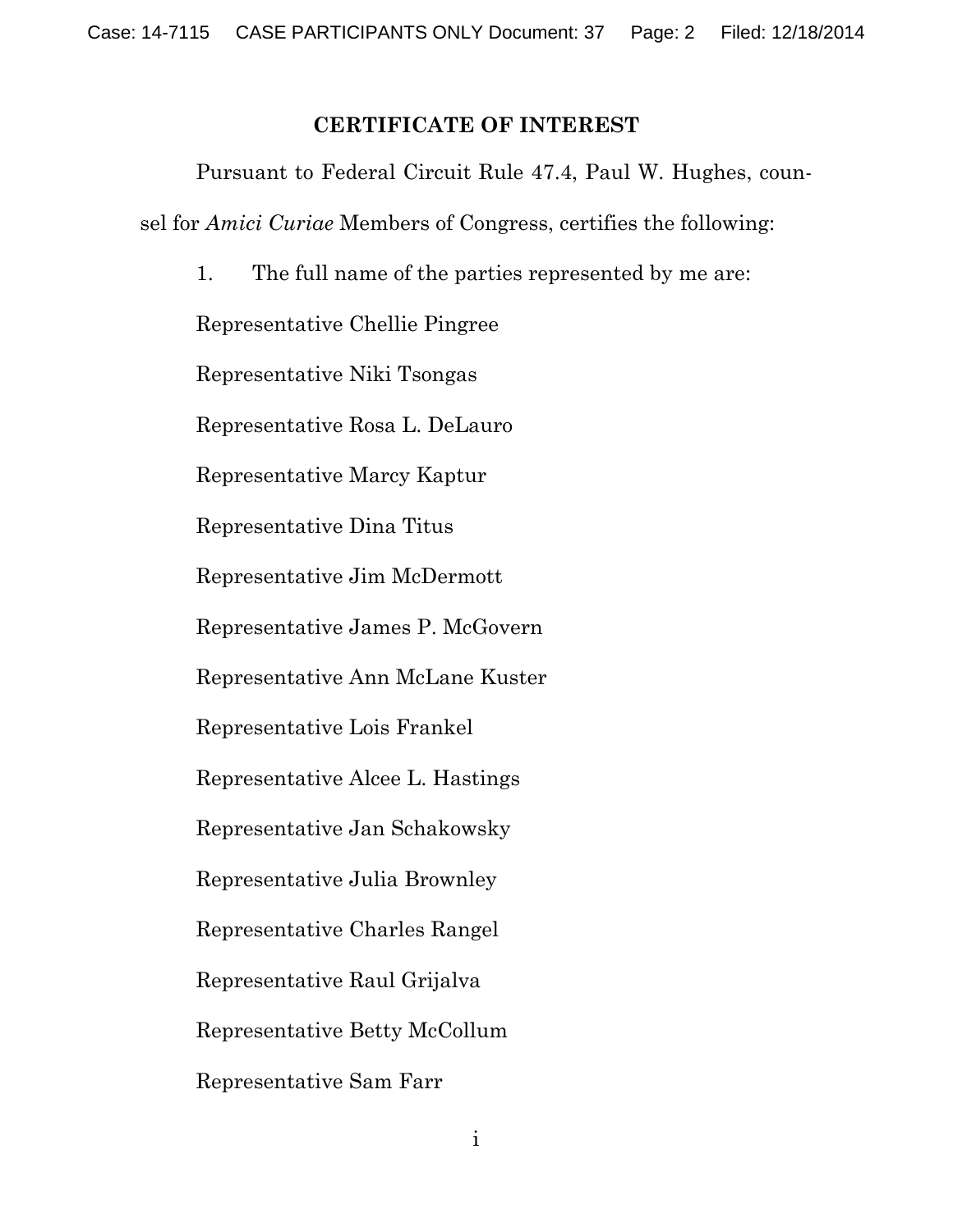Representative Michelle Lujan Grisham

Representative Steve Cohen

Representative Stephen Lynch

Representative Barbara Lee

Representative Mark Pocan

Representative Elizabeth Esty

Representative Alan Lowenthal

Representative David Cicilline

2. These are the names of the real parties in interest represented by me.

3. I do not represent any corporation in this matter.

4. The names of all law firms and the partners or associates that appeared for the party now represented by me in this proceeding are: Mayer Brown LLP; Charles A. Rothfeld; Paul W. Hughes.

December 18, 2014 Paul W. Hughes

/s/ Paul W. Hughes Attorney for *Amici Curiae*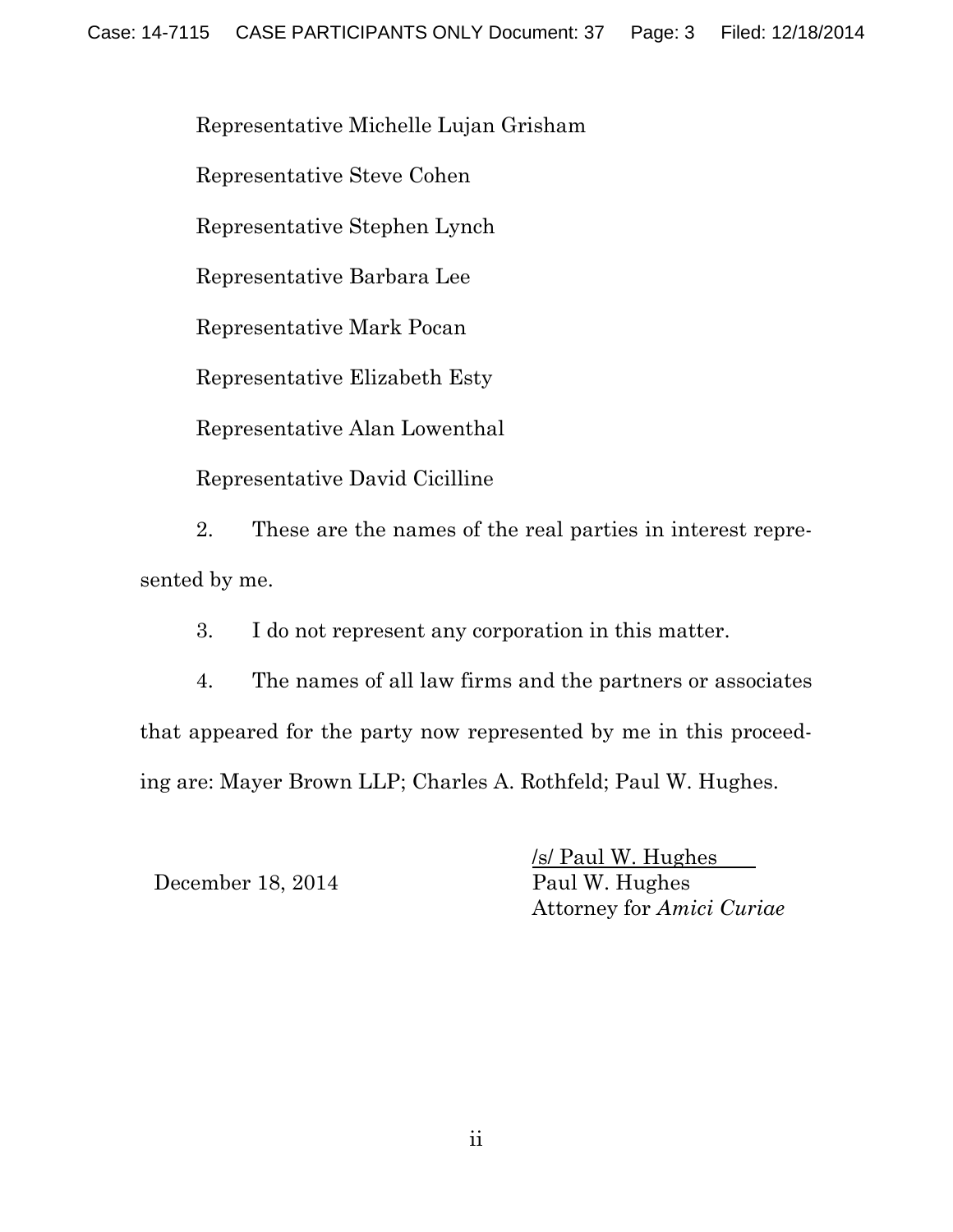# **TABLE OF CONTENTS**

| The Occurrence Of Sexual Assault In The Military Is A National<br>I.                                                                                                                        |  |
|---------------------------------------------------------------------------------------------------------------------------------------------------------------------------------------------|--|
| The frequent occurrence of sexual assault in the military<br>A.                                                                                                                             |  |
| The VA's existing policy fails the needs of veterans who<br>В.                                                                                                                              |  |
| II.                                                                                                                                                                                         |  |
| The VA lacks a logical basis to impose a higher evidentiary<br>A.<br>burden on veterans whose PTSD is caused by sexual assault<br>than it does on veterans whose PTSD had other causes.  10 |  |
| <b>B.</b><br>Because most military sexual assaults are not reported, the<br>VA's heightened evidentiary burden for PTSD caused by                                                           |  |
| $\mathcal{C}$ .<br>The disparate gender effect of the VA policy underscores its                                                                                                             |  |
|                                                                                                                                                                                             |  |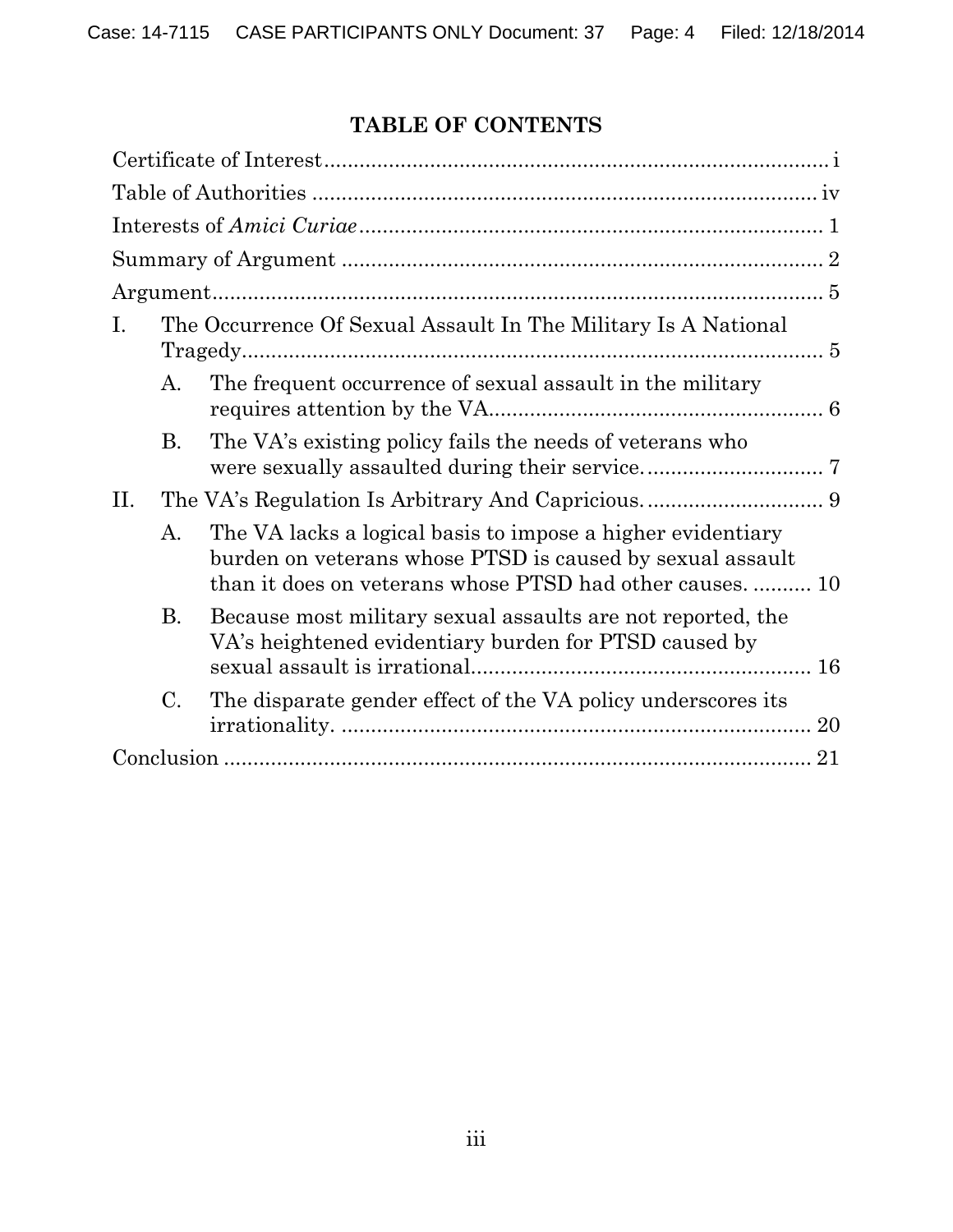## **TABLE OF AUTHORITIES**

| Am. Farm Bureau Fed'n v. EPA,                                            |
|--------------------------------------------------------------------------|
| Am. Fed'n of Gov't Emps. v. FLRA,                                        |
| AZ v. Shinseki,                                                          |
| Burlington N. & Santa Fe Ry. v. Surface Transp. Bd.,                     |
| Chadmoore Commc'ns, Inc. v. FCC,                                         |
| Chevron U.S.A., Inc. v. Natural Resources Defense Council,               |
| Gutzwiller v. Fenik,                                                     |
| Judulang v. Holder,                                                      |
| Motor Vehicle Mfrs. Ass'n v. State Farm Mut. Auto. Ins. Co.,             |
| Nat'l Org. of Veterans' Advocates, Inc. v.<br>Sec'y of Veterans Affairs, |
| Northpoint Tech., Ltd. v. FCC,                                           |
| Regulations                                                              |
| 38 U.S.C.                                                                |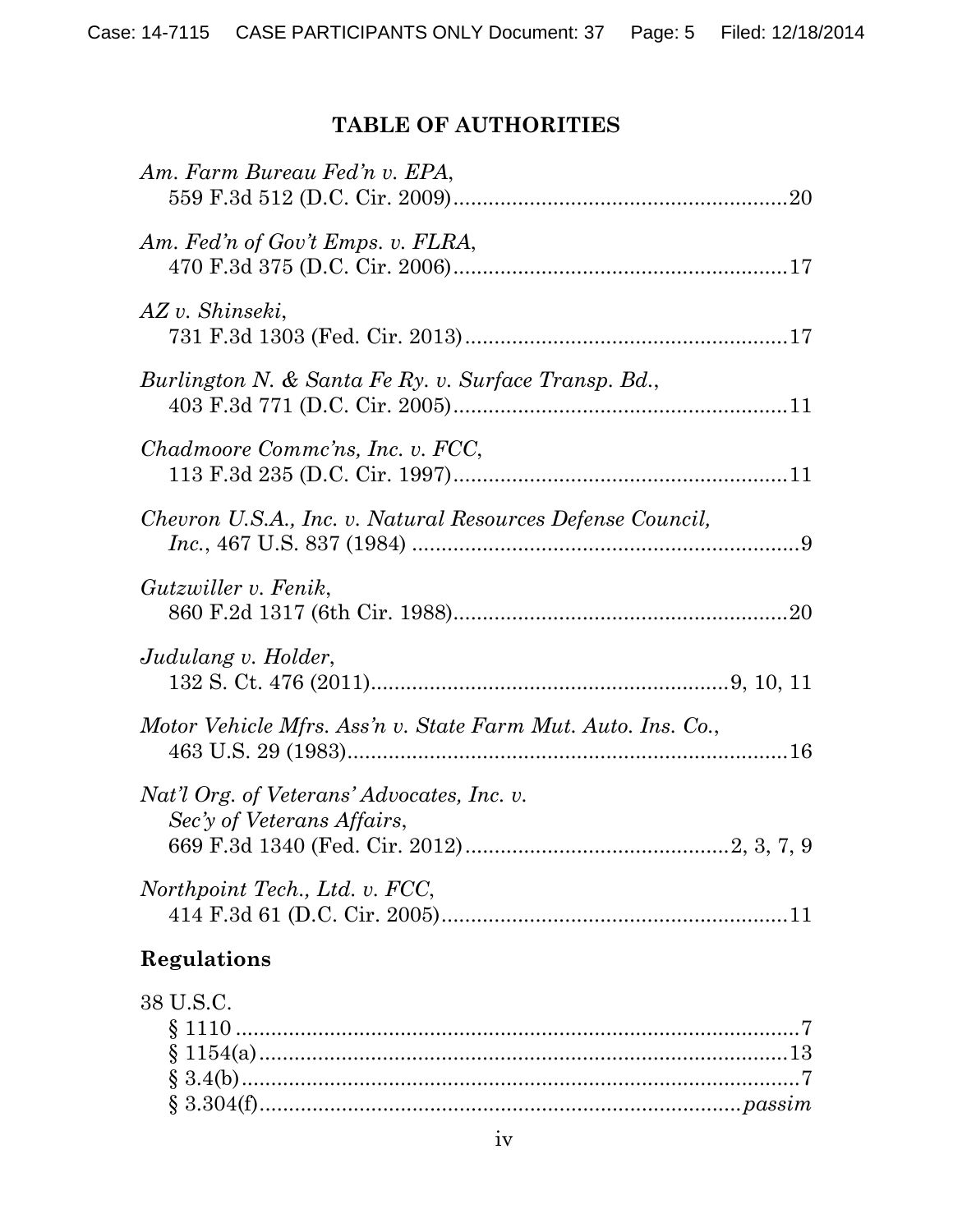Case: 14-7115 CASE PARTICIPANTS ONLY Document: 37 Page: 6 Filed: 12/18/2014

## **TABLE OF AUTHORITIES (continued)**

# **Page(s)**

## **Other Authorities**

| 6 Inst. of Med., <i>Gulf War and Health: Physiologic,</i><br>Psychologic, and Psychosocial Effects of Deployment-                                                                                                                                                                                               |
|-----------------------------------------------------------------------------------------------------------------------------------------------------------------------------------------------------------------------------------------------------------------------------------------------------------------|
| ACLU & SWAN, Battle for Benefits: VA Discrimination<br>Against Survivors of Military Sexual Trauma (Nov. 2013)7, 8, 20                                                                                                                                                                                          |
| DOD Annual Report on Sexual Assault in the Military (2013)6                                                                                                                                                                                                                                                     |
| DOD, Report to the President on Sexual Assault                                                                                                                                                                                                                                                                  |
| Sen. Kirsten E. Gillibrand, The Relationships Between<br>Military Sexual Assault, Post-Traumatic Stress<br>Disorder and Suicide, and on Department of Defense<br>and Department of Veterans Affairs Medical<br>Treatment and Management of Victims of Sexual<br>Trauma, U.S. Senate, Subcommittee on Personnel, |
| Government Accountability Office, Military Sexual                                                                                                                                                                                                                                                               |
| Jenny K. Hyun et al., <i>Military Sexual Trauma</i> , 20 PTSD                                                                                                                                                                                                                                                   |
| Rachel Kimerling et al., The Veterans Health<br>Administration & Military Sexual Trauma, 97 Am. J.                                                                                                                                                                                                              |
| Military Sexual Trauma, 20 PTSD Research Quarterly (2009)14                                                                                                                                                                                                                                                     |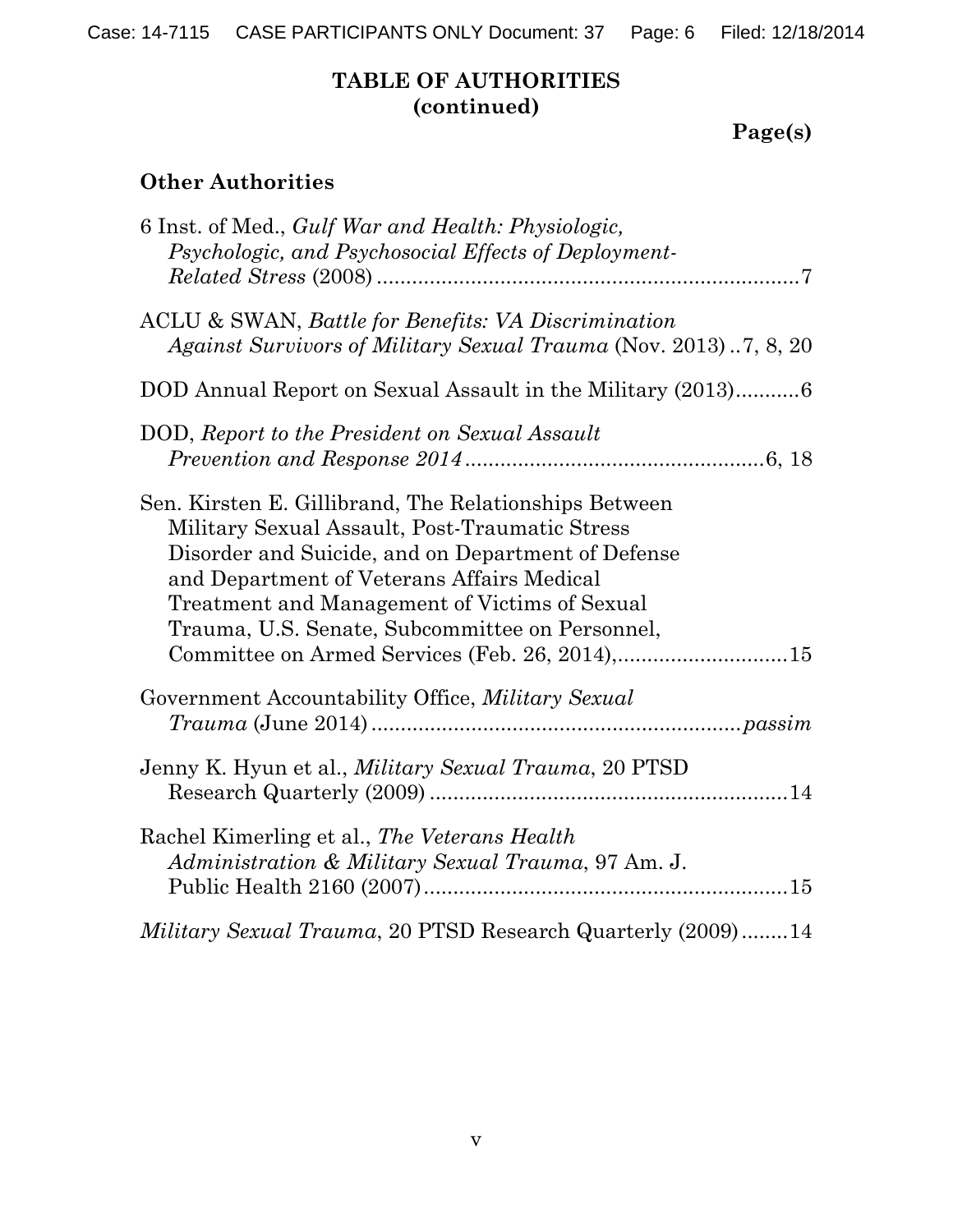### **INTERESTS OF** *AMICI CURIAE*

*Amici* are current Members of Congress.<sup>1</sup> Members of Congress have a particular interest in ensuring that the U.S. Department of Veteran Affairs ("VA") provides appropriate benefits for service members who are victims of sexual assault. *Amici* are:

Representative Chellie Pingree

Representative Niki Tsongas

Representative Rosa L. DeLauro

Representative Marcy Kaptur

Representative Dina Titus

Representative Jim McDermott

Representative James P. McGovern

Representative Ann McLane Kuster

Representative Lois Frankel

Representative Alcee L. Hastings

Representative Jan Schakowsky

Representative Julia Brownley

-

<sup>1</sup> Pursuant to Fed. R. App. P. 29(c)(5), *amici* affirms that no counsel for a party authored this brief in whole or in part and that no person other than *amici* and its counsel made a monetary contribution to its preparation or submission. The brief is filed pursuant to the Court's Order of December 10, 2014, which granted *amici* permission to file this brief out of time on December 18, 2014. No party objects to the filing of this brief.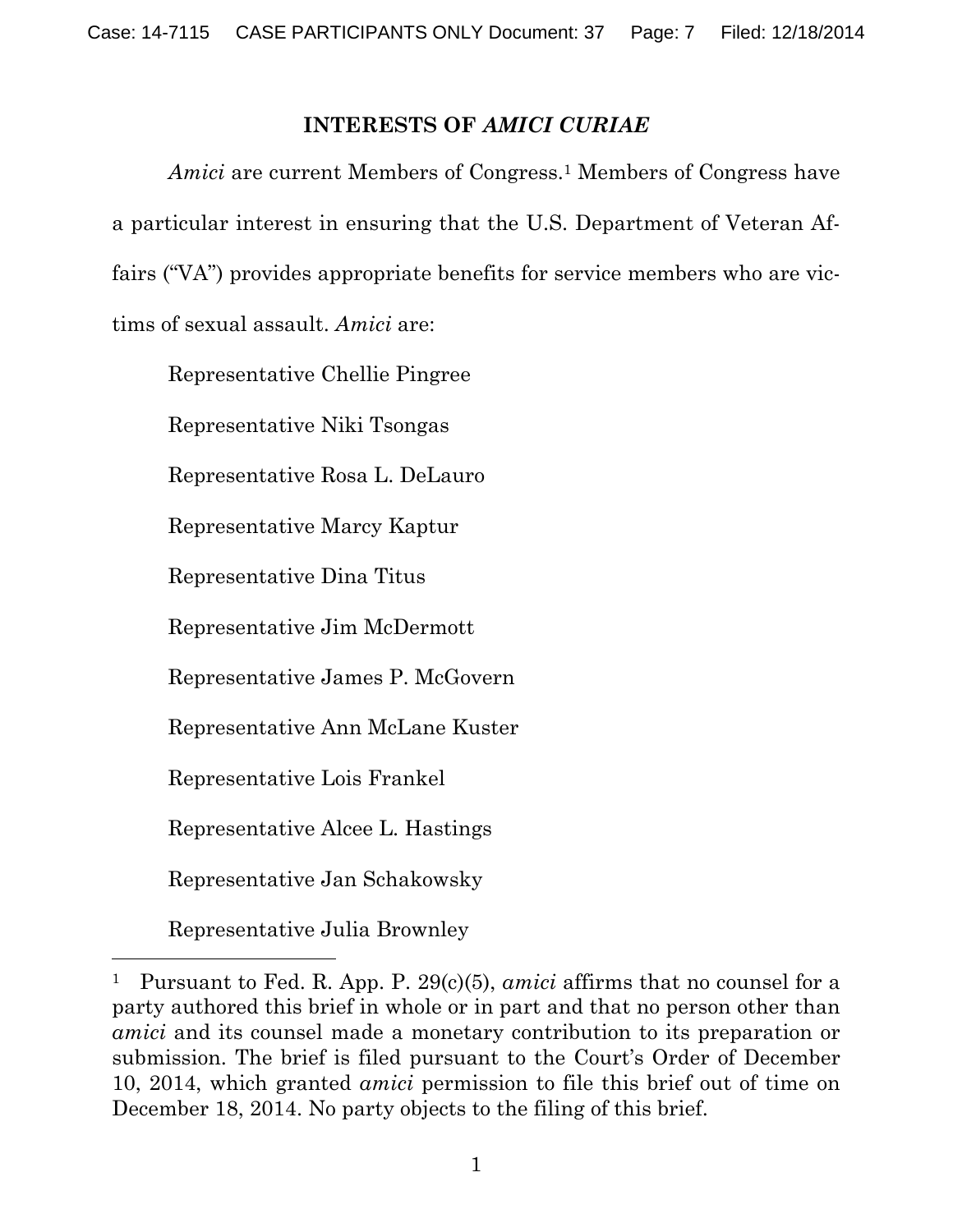Representative Charles Rangel

Representative Raul Grijalva

Representative Betty McCollum

Representative Sam Farr

Representative Michelle Lujan Grisham

Representative Steve Cohen

Representative Stephen Lynch

Representative Barbara Lee

Representative Mark Pocan

Representative Elizabeth Esty

Representative Alan Lowenthal

Representative David Cicilline

#### **SUMMARY OF ARGUMENT**

Congress has established a comprehensive benefits program, administered by the VA, that provides certain medical and financial benefits to members of the military who are injured during their service. "Like other injuries, veterans who suffer from service-connected PTSD [post-traumatic stress disorder] are eligible for benefits." *Nat'l Org. of Veterans' Advocates, Inc. v. Sec'y of Veterans Affairs*, 669 F.3d 1340, 1343 (Fed. Cir. 2012). To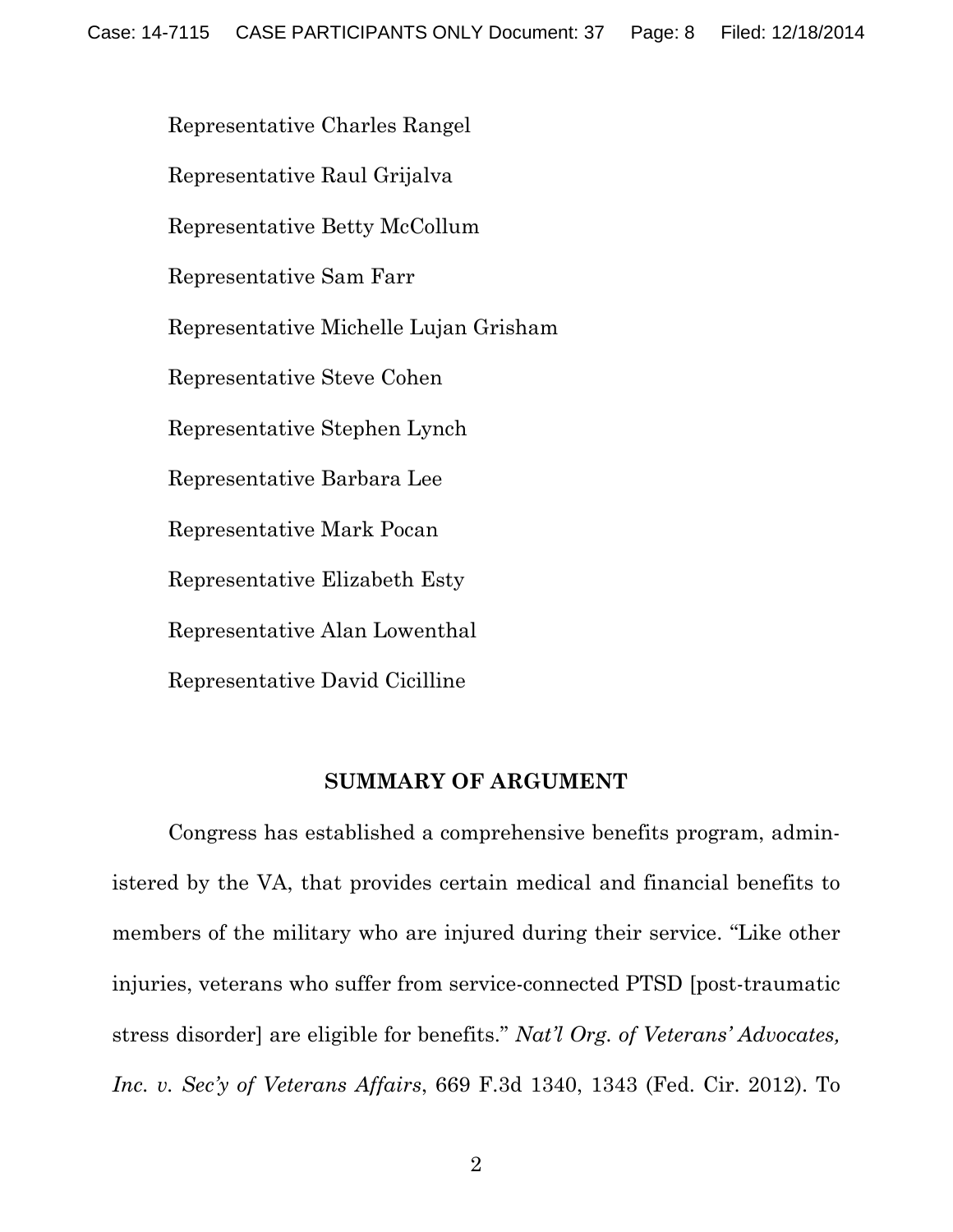obtain benefits as a consequence of suffering from PTSD, a veteran must demonstrate 1) "medical evidence diagnosing" the claimed PTSD, 2) "a link, established by medical evidence, between current symptoms and an in-service stressor," and 3) "credible supporting evidence that the claimed in-service stressor occurred." 38 C.F.R. § 3.304(f); *see also Nat'l Org. of Veterans' Advocates*, 669 F.3d at 1343.

 The VA has recognized that proving an "in-service stressor" actually "occurred" can, in some circumstances, be difficult for a veteran to establish via third-party evidence: the veteran may suffer a traumatic incident while alone or the witnesses may not have survived. VA regulations, accordingly, provide that, "in the absence of clear and convincing evidence to the contrary," a "veteran's lay testimony alone may establish the occurrence of the claimed in-service stressor" when, for example, the stressor arises from "combat with the enemy," relates to "fear of hostile military or terrorist activity," or stems from time being held as a prisoner of war. 38 C.F.R.  $\S 3.304(f)(1)-(4)$ .

 But the VA applies a very different rule if the PTSD results from an "in-service personal assault," which includes military sexual trauma ("MST"). 38 C.F.R.  $\S$  3.304(f)(5). For sexual assault claims, the regulations do *not* permit a veteran to establish that the assault occurred through his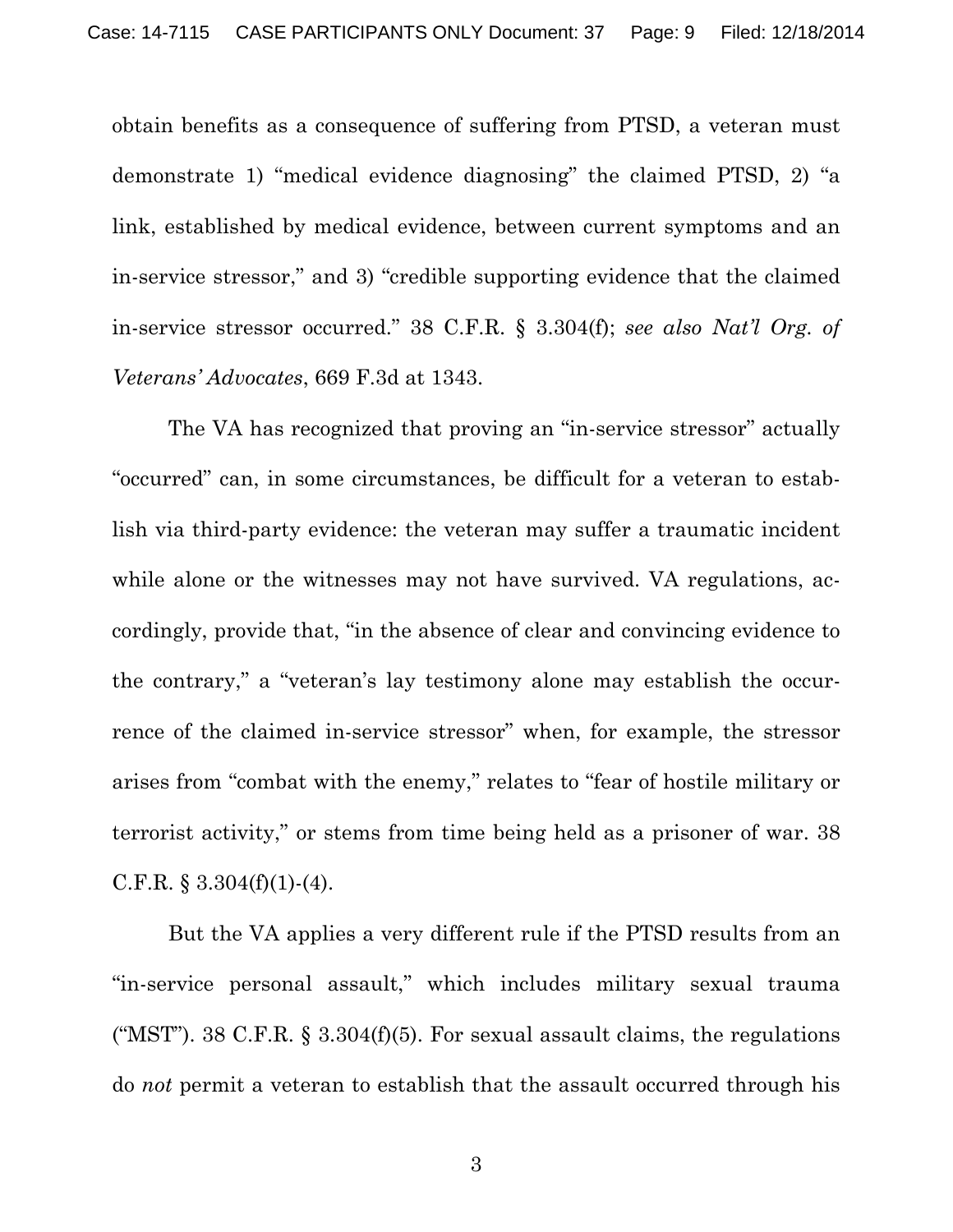or her own lay testimony; instead, the veteran must introduce additional third-party evidence, such as "service records" or other evidence to "corroborate the veteran's account of the stressor incident," such as records from "rape crisis centers" or "pregnancy tests or tests for sexually transmitted diseases." *Id*.

The VA's differential treatment of similarly situated veterans—and less favorable treatment of veterans who suffered sexual assault than those who suffered other forms of trauma—is arbitrary and capricious. *First*, the VA cannot offer any logical basis for treating veterans with the exact same medical diagnosis, PTSD, quite differently. Indeed, in rejecting petitioners' request for rulemaking, the VA does not make any serious attempt to do so. The VA's failure to provide any meaningful justification for this disparity alone renders its policy arbitrary and capricious.

*Second*, because sexual assault is broadly under-reported, proving a sexual assault via third-party evidence is often *more* difficult than other in-service stressors. The VA's refusal to provide veterans who suffer sexual assault the same favorable evidentiary standard as other veterans is thus irrational.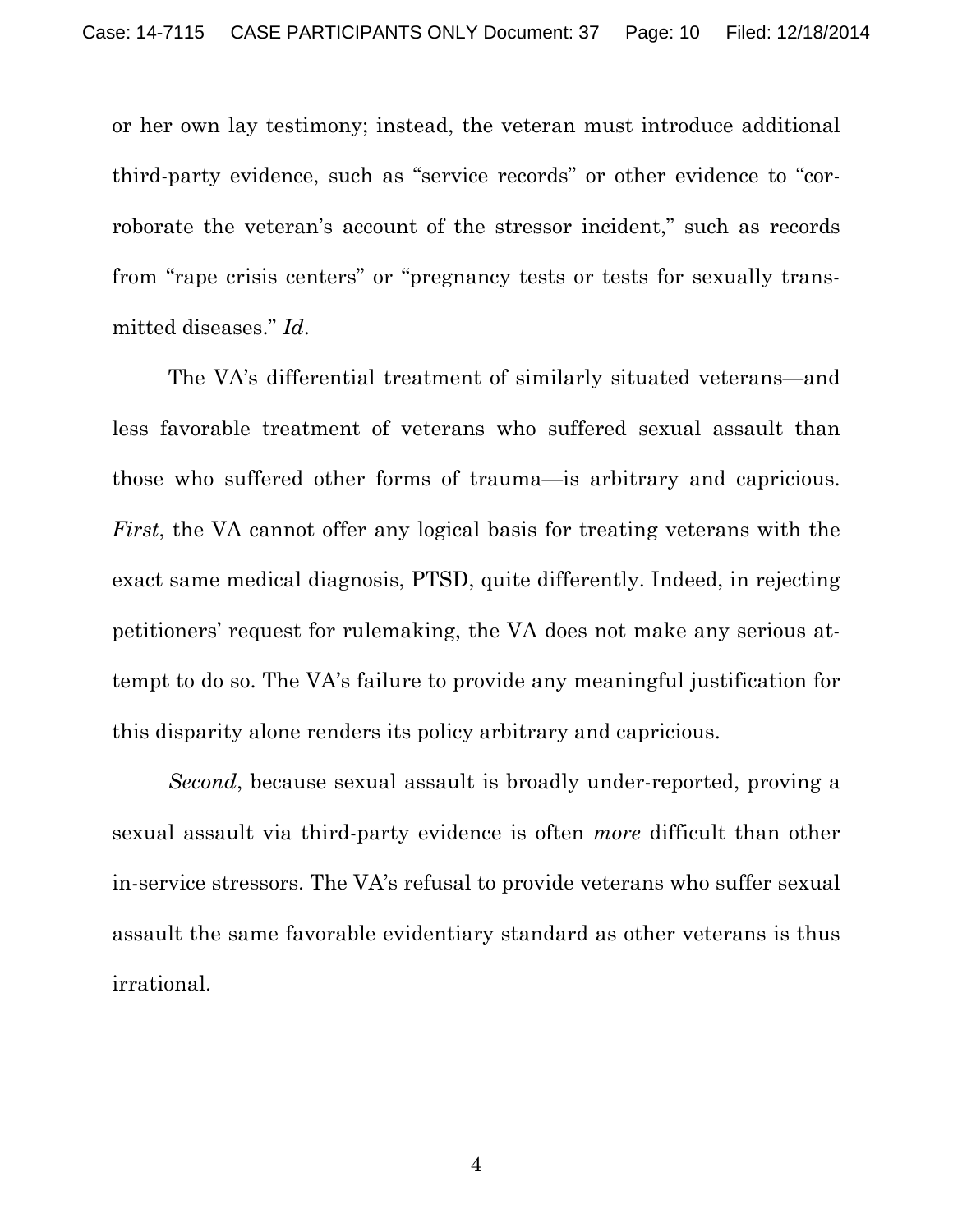*Third*, the VA's policy is particularly troubling as it denies sexual assault survivors—who are overwhelmingly female—the benefits it provides to combat survivors—who are overwhelmingly male.

For all of these reasons, the Court should hold the VA's existing regulations arbitrary and capricious. And it should compel the VA to adopt petitioners' proposed rule. That is, the Court should compel the VA to treat our veterans whose PTSD is caused by sexual assault with the same favorable evidentiary burden it extends to veterans whose PTSD is caused by combat or fear of terrorist attacks.

#### **ARGUMENT**

#### **I. The Occurrence Of Sexual Assault In The Military Is A National Tragedy.**

The facts are undeniable: sexual assaults occur in the military with alarming frequency. These assaults often cause lasting trauma. The VA has a sacred obligation to provide for the needs of our veterans who experience continuing medical effects from assaults suffered while in the military. The VA's existing policy, however, fails the needs of these veterans, denying or delaying the care and benefits they require. Continued maintenance of this policy is intolerable.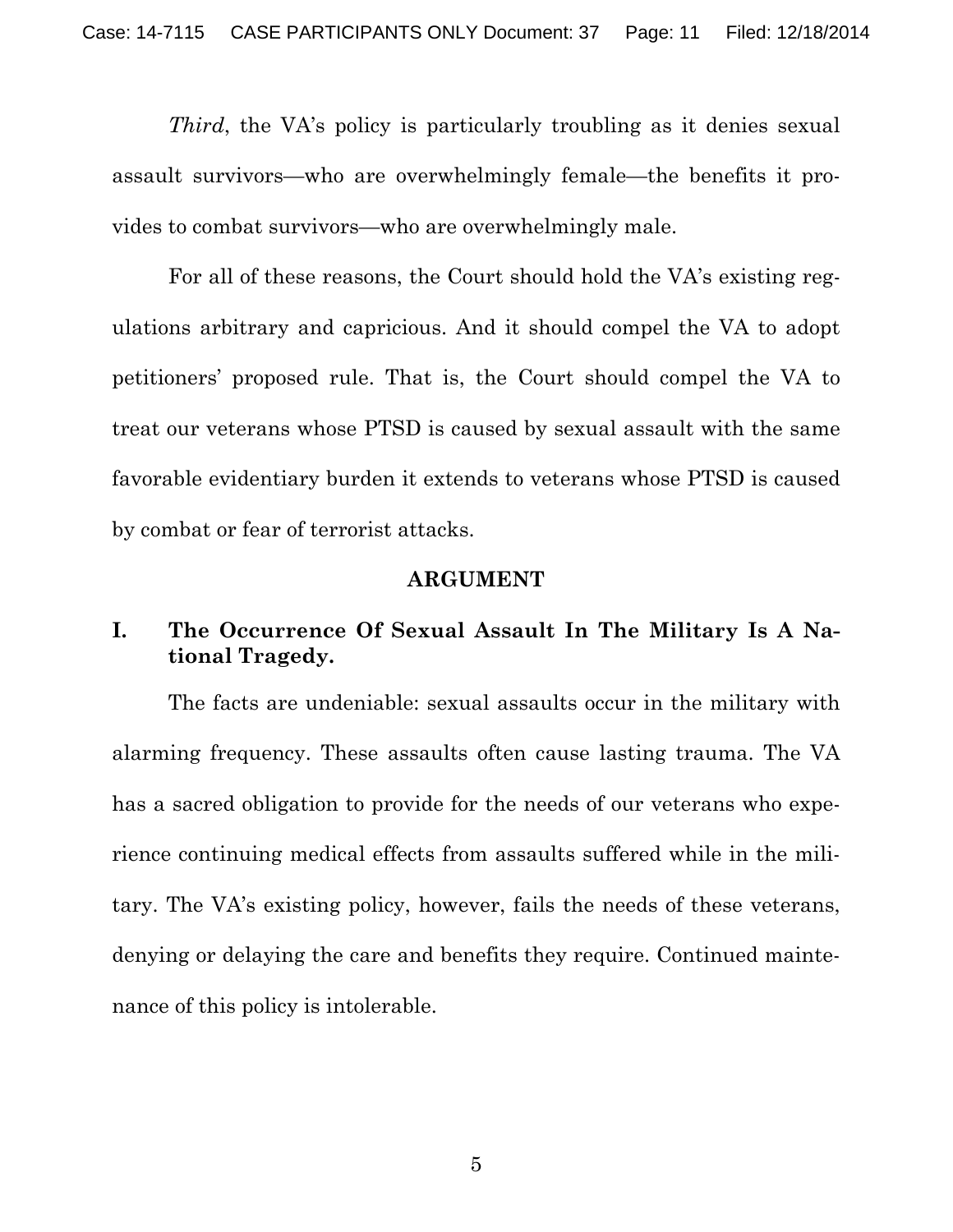#### **A. The frequent occurrence of sexual assault in the military requires attention by the VA.**

The Department of Defense ("DOD") has been candid in its assessment: "Sexual assault is a significant challenge facing the United States military." DOD, *Report to the President on Sexual Assault Prevention and Response 2014*, at 11, http://goo.gl/yejhJJ ("DOD 2014 Report"). DOD estimates that in 2012 alone, approximately 26,000 service members experienced some form of unwanted sexual conduct. DOD Annual Report on Sexual Assault in the Military 1 (2013), *available at* http://perma.cc/65A-FW6Z.

The numbers are stark: one in five female veterans report that they experienced sexual abuse while in the military, and one in a hundred male veterans report suffering sexual abuse. Government Accountability Office, *Military Sexual Trauma*, at 1 (June 2014), http://perma.cc/FF3T-4TKM ("GAO Report"). While the DOD is taking active steps "to prevent this heinous crime" in order "to reduce, with the ultimate goal to eliminate, the crime of sexual assault in the Armed Forces" (DOD 2014 Report at 11), tens of thousands of veterans experienced sexual assault during their service and military sexual assault continues to occur. GAO Report at 1.

The repercussions of sexual assault are often severe. Victims are at a high risk for chronic medical conditions—including PTSD, depression, and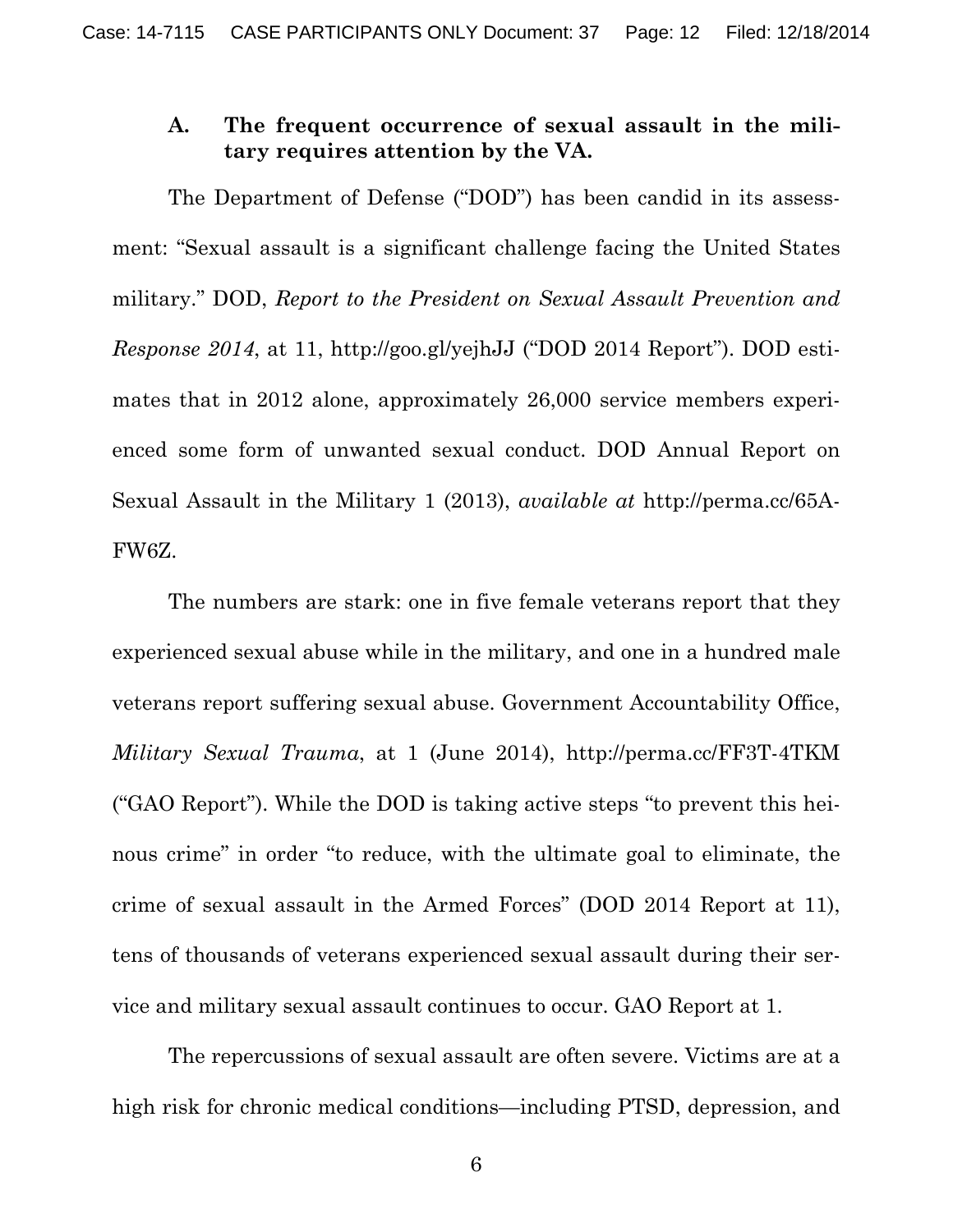anxiety. GAO Report at 1. Indeed, sexual assault is "one of the two leading risk factors … for PTSD." 6 Inst. of Med., *Gulf War and Health: Physiologic, Psychologic, and Psychosocial Effects of Deployment-Related Stress*, at 87 (2008). This Court has recognized the dangers PTSD poses to veterans: veterans with PTSD "suffer from more chronic conditions and have shorter life spans" and also have "higher divorce rates and joblessness." *Nat'l Org. of Veterans' Advocates*, 669 F.3d at 1343. Not only do these medical conditions require extensive treatment, they often hinder a veteran's ability to maintain employment, leaving him or her without means to pay for basic necessities like food, shelter, and transportation to medical care. ACLU  $\&$ SWAN, *Battle for Benefits: VA Discrimination Against Survivors of Military Sexual Trauma*, at 2 (Nov. 2013), *available at* http://perma.cc/R95L-63HA ("ACLU Report").

### **B. The VA's existing policy fails the needs of veterans who were sexually assaulted during their service.**

Because PTSD caused by sexual assault may result in severe medical conditions as well as joblessness, veterans suffering from this condition require extensive support. Federal law obligates the VA to provide this assistance, as it requires the VA to award compensation to honorably discharged service members who suffered injury during their service. *See* 38 U.S.C. § 1110; 38 C.F.R. § 3.4(b). And veterans are seeking these benefits: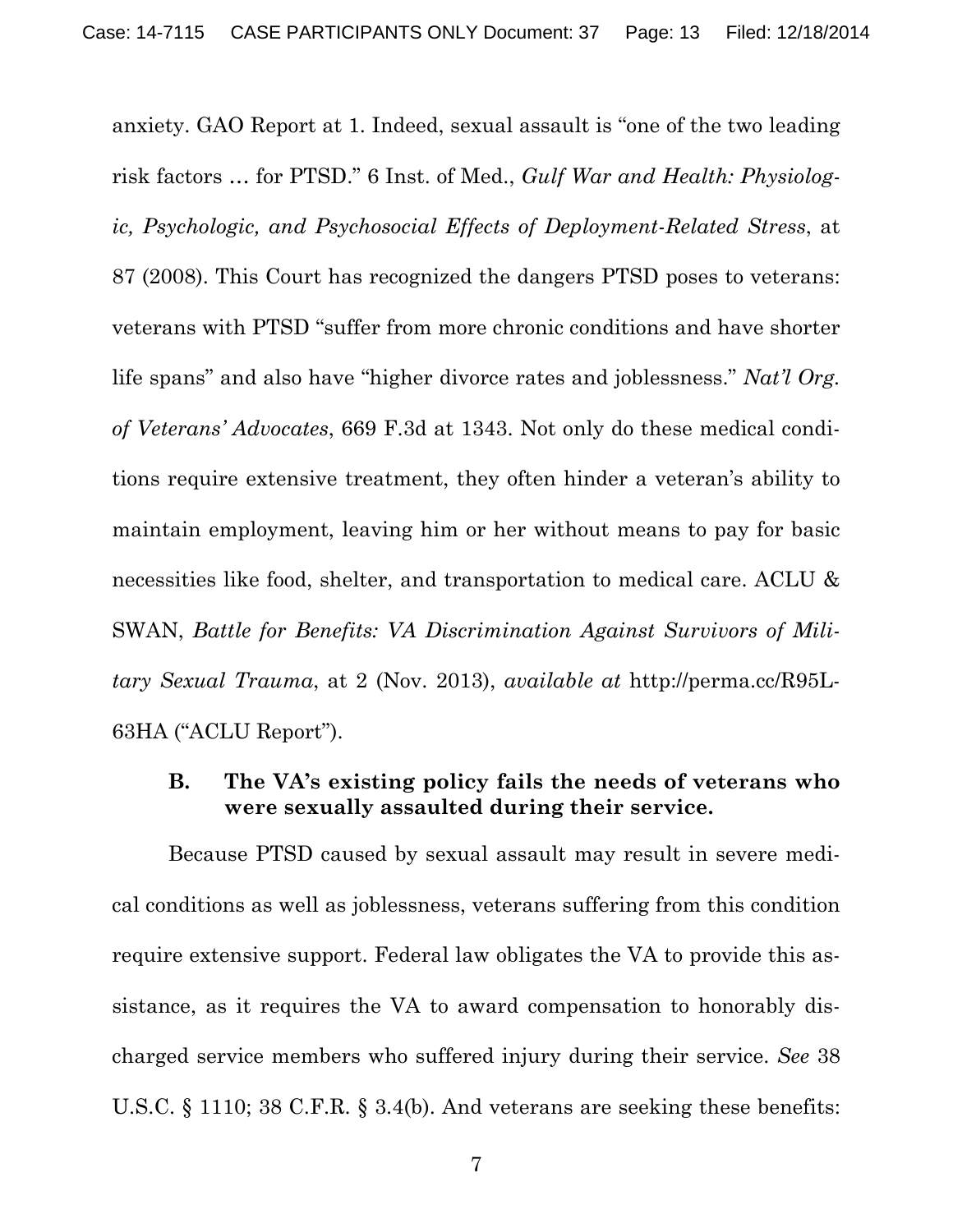between 2008 and 2012, 15,862 veterans filed claims for disability benefits due to MST-related PTSD. ACLU Report at 4.

Despite the well documented problem of military sexual assault, however, the VA is failing in its obligation to provide for veterans who are sexually assaulted while in the military. Of the near 16,000 MST-related PTSD claims filed between 2008 and 2012, relatively few were granted, with grant rates below 33% in 2008 through 2010. ACLU Report at 5 fig.1. Thus, PTSD claims stemming from MST are granted at a much lower rate than other PTSD claims. In 2011, 74.2% of non-MST-related PTSD claims were granted, as opposed to only 44.6% of MST-related PTSD claims. *Id*. at 5. In 2012, 73.3% of non-MST-related PTSD claims were granted, as opposed to only 56.8% of MST-related PTSD claims. *Id.*

Although the disparity in grant rates has been narrowing in recent years, MST-related PTSD claims continue to be denied more often than are other requests for PTSD-related benefits. A6. The reason for this disparity is not hard to discern: the VA imposes a higher evidentiary burden on veterans whose PTSD was caused by sexual assault than it does on veterans whose PTSD has a different cause.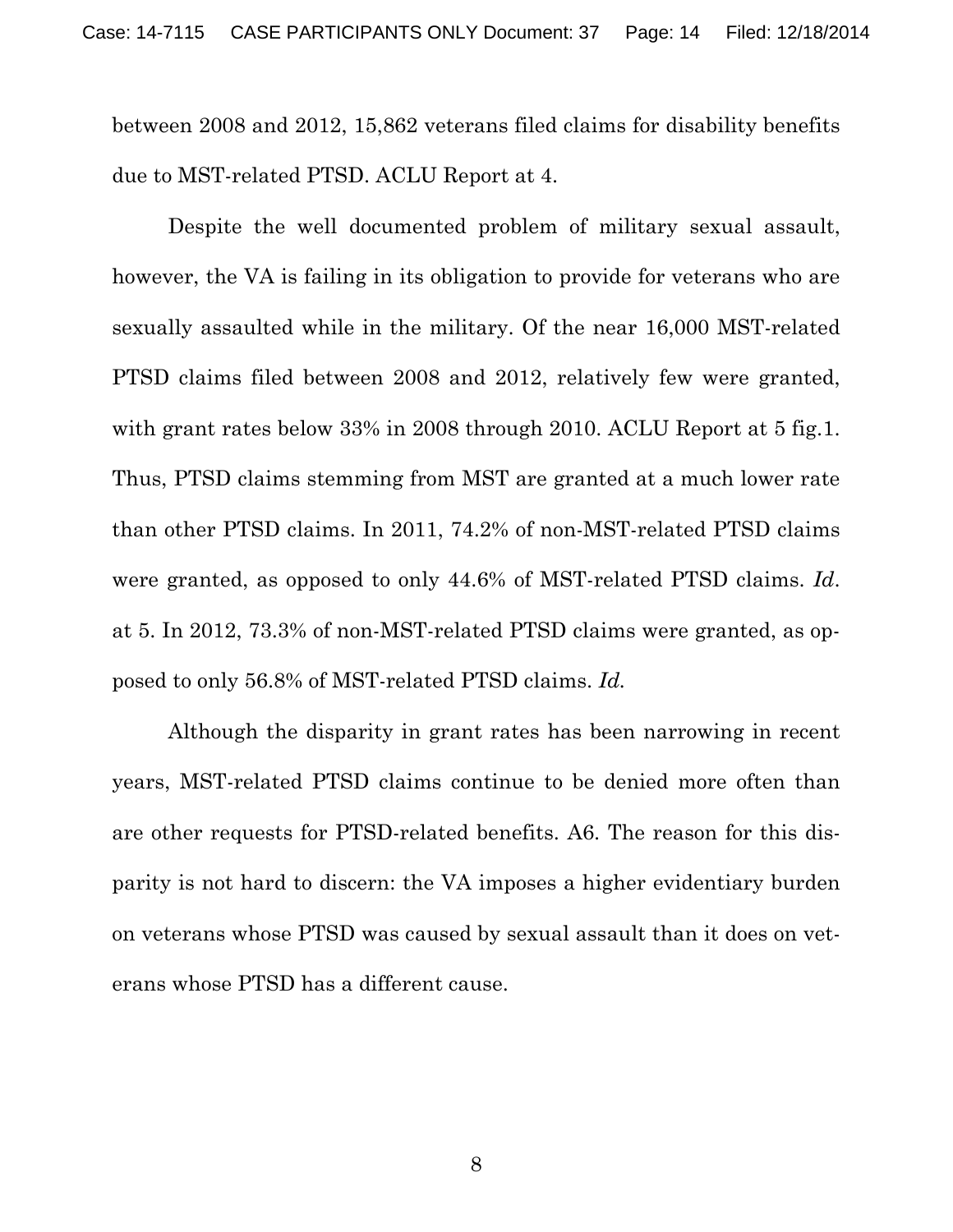#### **II. The VA's Regulation Is Arbitrary And Capricious.**

The VA may "issue regulations which establish the requirements for veterans to qualify for service-connected PTSD injuries." *Nat'l Org. of Veterans' Advocates*, 669 F.3d at 1343. Those regulations are subject to review pursuant to *Chevron U.S.A., Inc. v. Natural Resources Defense Council,*  Inc., 467 U.S. 837 (1984). Accordingly, when Congress has not addressed the precise question at issue, the regulation must be "based on a permissible construction of the statute," and in all events the VA may not adopt a regulation that is "arbitrary or capricious in substance." *Nat'l Org. of Veterans' Advocates*, 669 F.3d at 1349 (quotations omitted).

At bottom, the VA must provide "a logical basis" for its regulations. *Nat'l Org. of Veterans' Advocates*, 669 F.3d at 1349. The Court is obligated to "reverse an agency policy when [it] cannot discern a reason for it." *Judulang v. Holder*, 132 S. Ct. 476, 490 (2011).

Here, the VA's differential treatment of PTSD caused by sexual assault, as opposed to PTSD caused by other stressors, lacks a logical basis and is thus arbitrary and capricious. The VA's current regulatory scheme permits a veteran to establish through his or her "lay testimony alone" (when there is no "clear and convincing evidence to the contrary") that the "claimed in-service stressor" occurred, *if* that stressor is "related" to "com-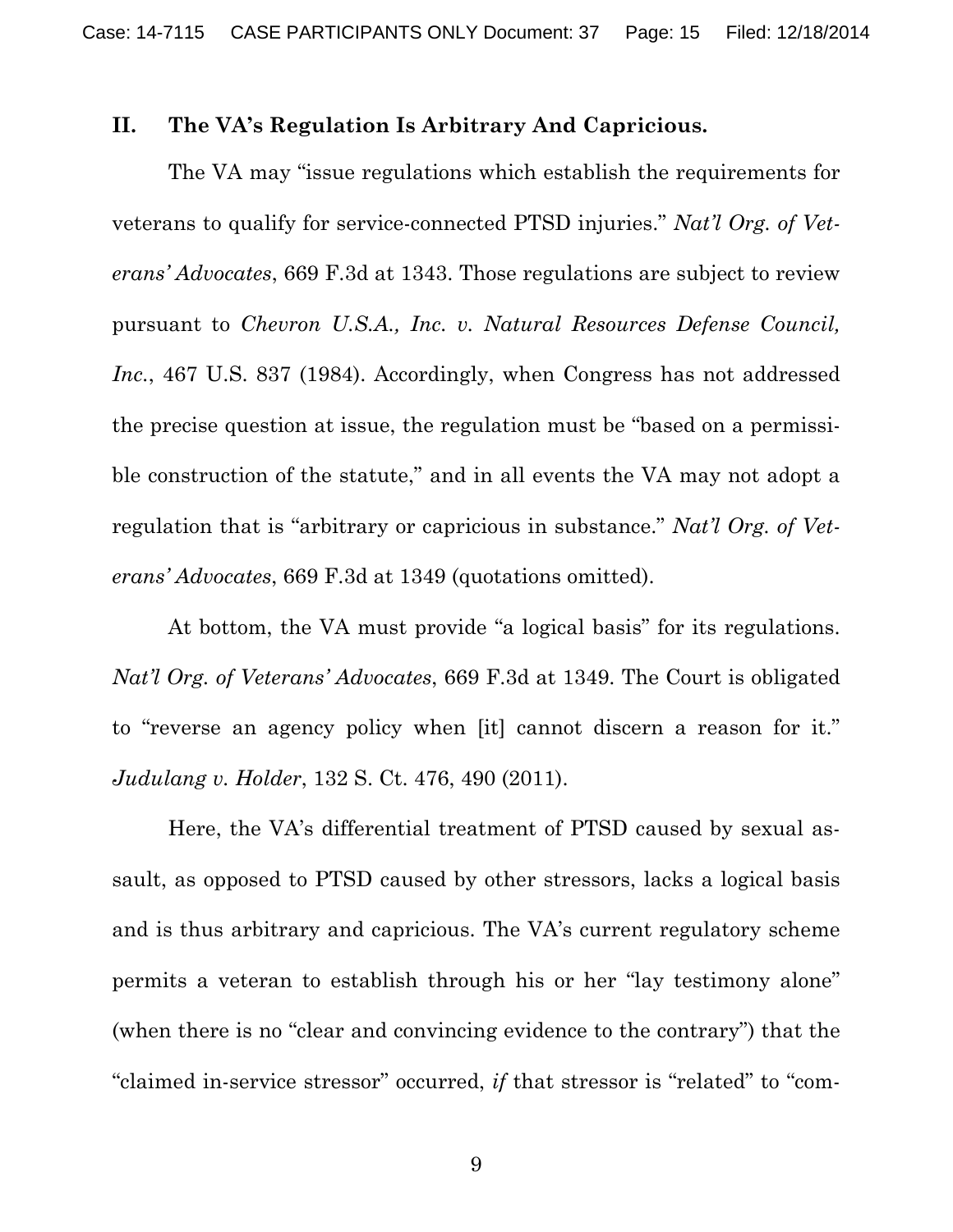bat" in which the veteran "engaged"  $(38 \text{ C.F.R.} \S 3.304(f)(2))$ , "is related to the veteran's fear of hostile military or terrorist activity" (*id*. § 3.304(f)(3)), or is "related" to a veteran's experience being a "prisoner-of-war" (*id*. § 3.304(f)(4)). The same presumption applies if the veteran's PTSD occurs during his or her military service "and the claimed stressor is related to that service." *Id*. § 3.304(f)(1). But if the claimed stressor is sexual assault, a veteran must provide independent evidence to "corroborate the veteran's account of the stressor incident." *Id.* § 3.304(f)(5).

This disparity is arbitrary and capricious for at least three reasons. *First*, the VA has no logical basis for imposing a heavier burden on veterans whose PTSD is caused by sexual assault than it does for veterans whose PTSD stems from other stressors. *Second*, the VA's policy is particularly irrational insofar as drastic underreporting of sexual assault in the military makes third-party evidence of such assault especially difficult to obtain. And, *third*, the disparate gender effects of the VA policy highlight its arbitrary nature.

#### **A. The VA lacks a logical basis to impose a higher evidentiary burden on veterans whose PTSD is caused by sexual assault than it does on veterans whose PTSD had other causes.**

An agency may not treat comparable individuals differently merely "by flipping a coin." *Judulang*, 132 S. Ct. at 485. In particular, "[w]here an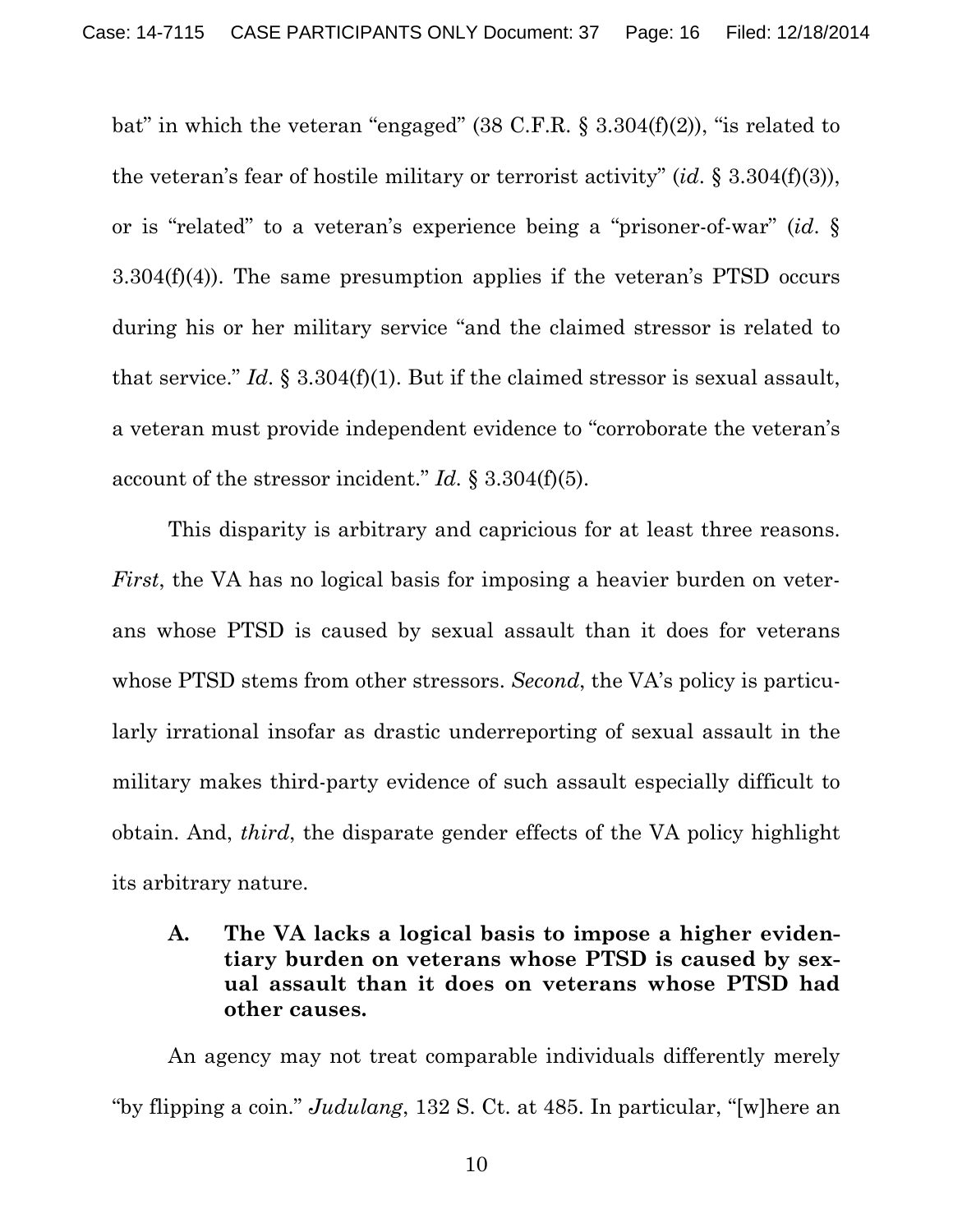agency applies different standards to similarly situated entities and fails to support this disparate treatment with a reasoned explanation and substantial evidence in the record, its action is arbitrary and capricious and cannot be upheld." *Burlington N. & Santa Fe Ry. v. Surface Transp. Bd.*, 403 F.3d 771, 777 (D.C. Cir. 2005); *see also Northpoint Tech., Ltd. v. FCC*, 414 F.3d 61, 75 (D.C. Cir. 2005) ("[A]n agency must provide adequate explanation before treating similarly situated parties differently, or else be in violation of the APA."); *Chadmoore Commc'ns, Inc. v. FCC*, 113 F.3d 235, 242 (D.C. Cir. 1997) ("We have long held that an agency must provide an adequate explanation before it treats similarly situated parties differently.").

Thus, in *Judulang*, the Supreme Court explained that the Board of Immigration Appeals could not treat similarly situated classes of aliens differently for reasons that were not related to "the purposes of the immigration laws or the appropriate operation of the immigration system." 132 S. Ct. at 485. To treat classes of aliens differently, the Court held, the agency must tether the differential treatment to a legitimate purpose of the immigration system; that is, "agency action must be based on nonarbitrary, 'relevant factors.'" *Id*.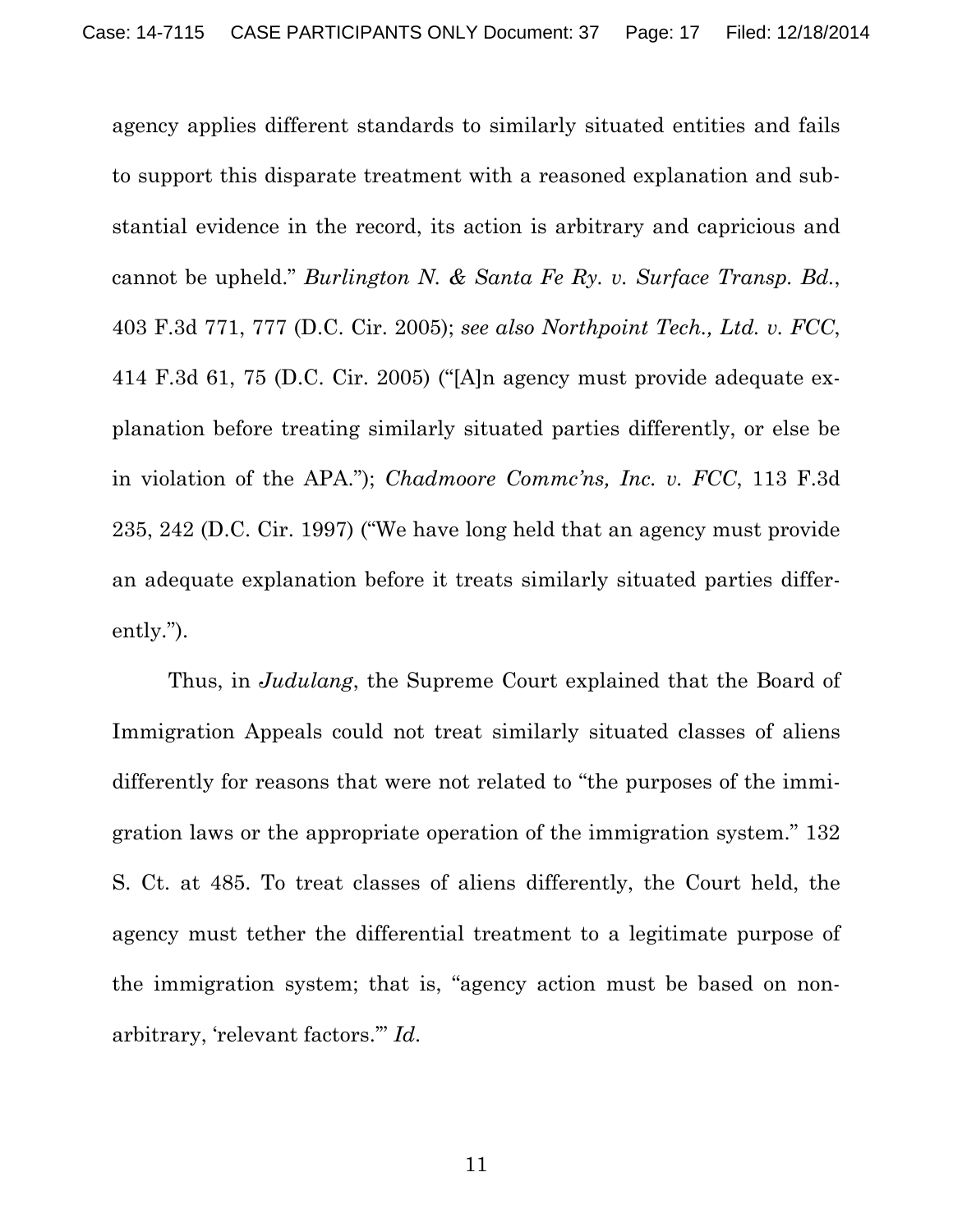Under this principle, the VA must proffer some legitimate basis, tethered to the purposes of the veterans' benefits system, for treating veterans with PTSD caused by sexual assault differently than veterans with PTSD stemming from other causes, like participation in combat or fear of terrorist activity. Because the VA has created favorable evidentiary rules for many veterans under Sections 3.304(f)(1)-(4), it must present a logical basis to deny those same protections to veterans whose PTSD was caused by sexual assault.

But the VA has not—and cannot—offer a logical basis for this differential treatment. The VA has articulated no rationale whatsoever, nor can we conceive of one, why a veteran's lay testimony may be adequate to establish that he or she experienced, for example, a stressful combat situation, but not that he or she experienced a stressful sexual assault. The VA has not (and cannot) establish that veterans who seek benefits for PTSD caused by sexual assault are more likely to fabricate claims than other veterans seeking benefits for PTSD. And it has not (and cannot) suggest that providing benefits to veterans with PTSD caused by sexual assault is somehow less important than providing benefits to other veterans with PTSD.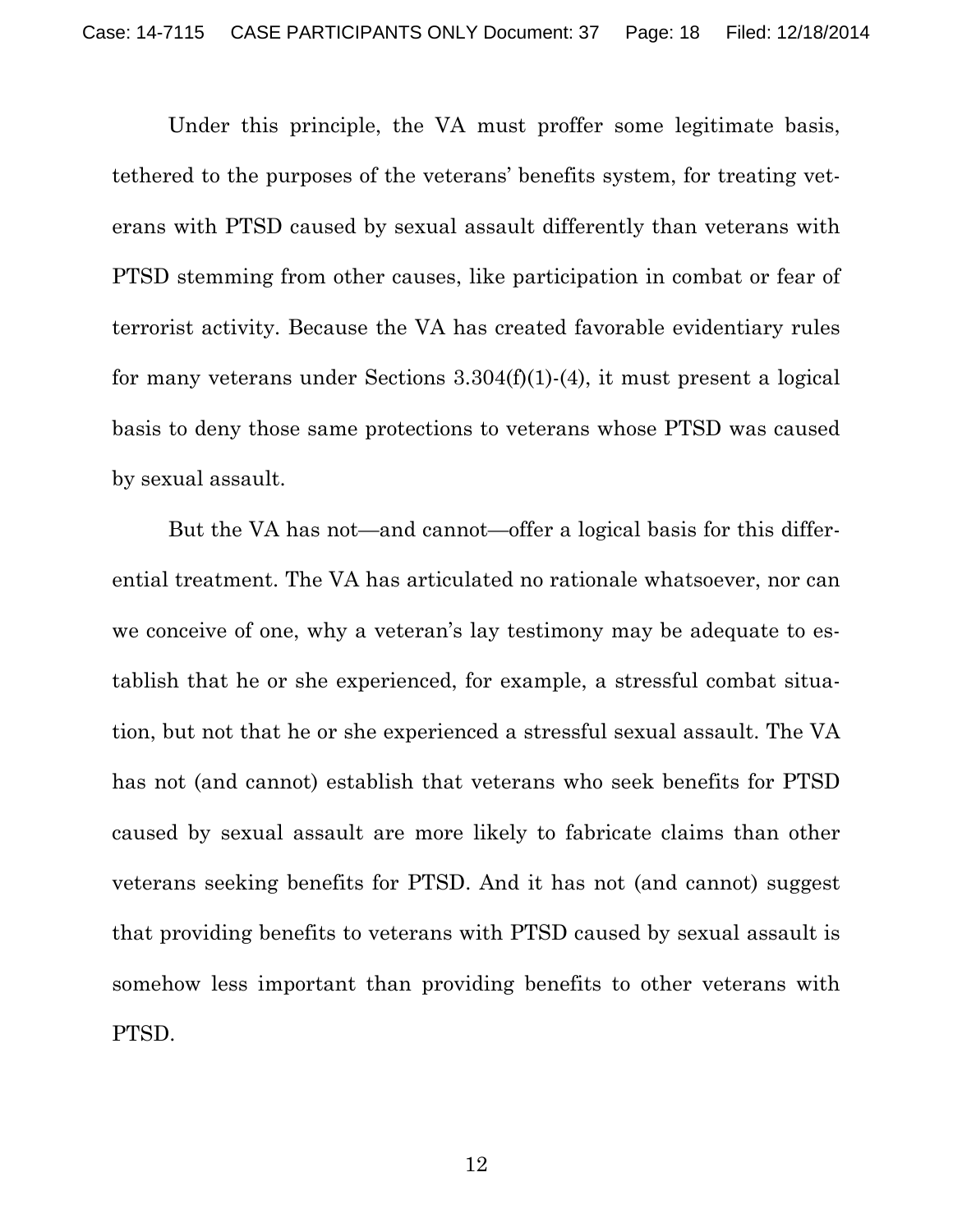In rejecting petitioners' request for rulemaking, the VA asserts only one brief justification to its very different treatment of similarly situated veterans. It contends that, pursuant to 38 U.S.C. § 1154(a), it must consider the "places, types, and circumstances of the Veteran's service." A6. Section 3.304(f)(3)—which establishes the relaxed evidentiary standard for PTSD stemming from "fear of hostile military or terrorist activity"—"is justified where the circumstances of a Veteran's service are likely to have placed the Veteran in a stressful situation related to fear of hostile military or terrorist activity." A6-A7. But, according to the VA, "sexual assault is not indisputably associated with particular places, types, and circumstances of service." A7. This is not a logical contention.

To begin with, this argument fails in light of 38 C.F.R. § 3.304(f)(1), which permits a veteran's lay testimony alone to establish the existence of a claimed in-service stressor *regardless of the nature of the stressor* so long as the PTSD diagnosis occurred *during* the veteran's service. Section (f)(1) is triggered irrespective of the veteran's particular place, type, or circumstance of service. This provision defeats the VA's assertion that it has logically limited the relaxed evidentiary standard to particularly stressful environments; in fact, it has not done so. The VA's argument cannot, there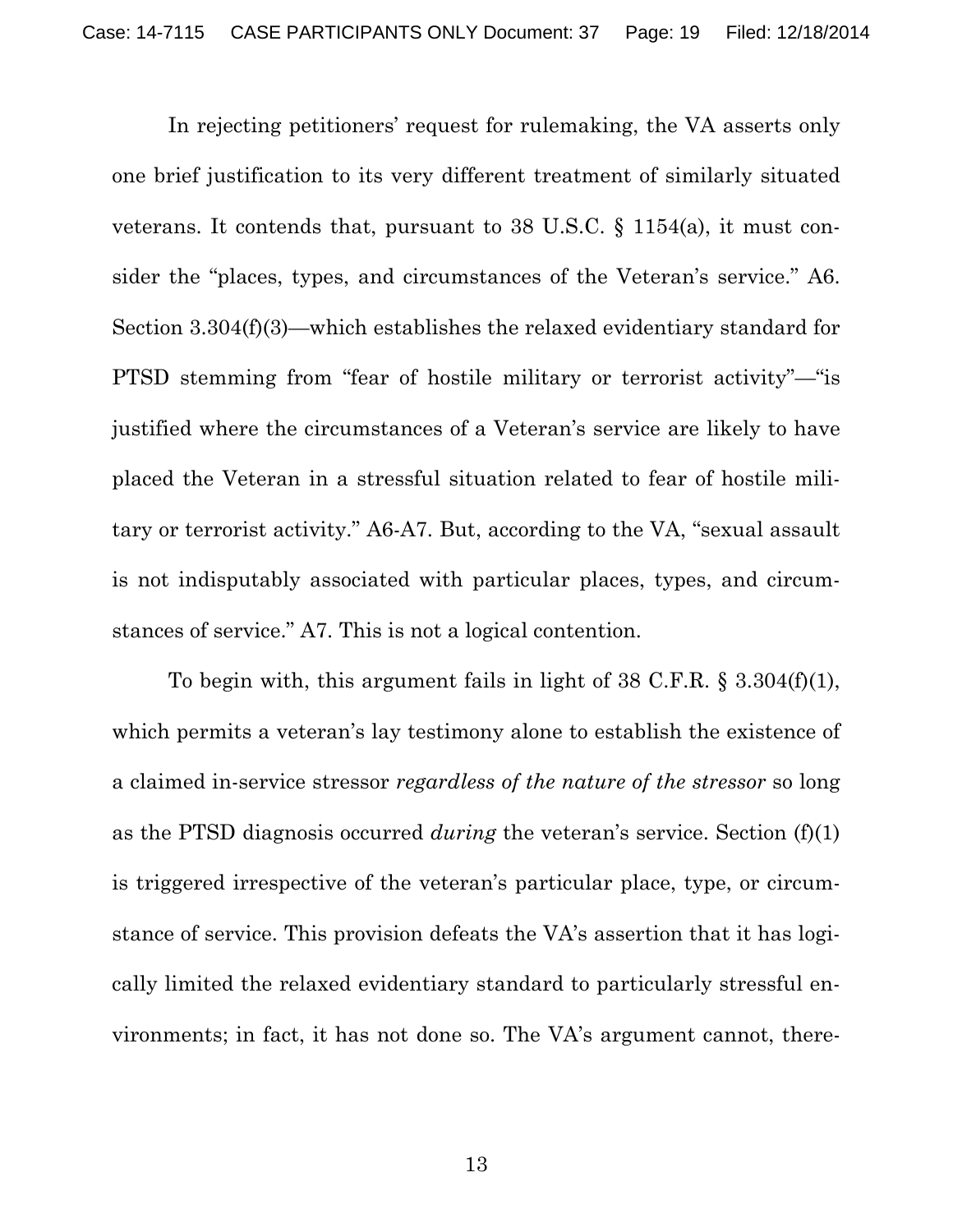fore, provide a logical basis for refusing to allow veterans who have suffered sexual assault to benefit from the relaxed evidentiary standard.

Setting aside the VA's own inconsistent regulations, the VA has not actually distinguished military sexual assault from the stressors for which it has accorded the "reduced evidentiary burden." A7. The VA asserts that the "reduced evidentiary burden" is appropriate when the nature of the veteran's service places him or her in a position that correlates to an elevated risk for suffering a stressor that could cause PTSD. *Id*. That is undoubtedly a powerful justification for the evidentiary standards contained within Sections  $3.304(f)(2)-(4)$ .

But the VA utterly fails to contrast the occurrence of combat related stressors with military sexual assault stressors. Because sexual assault in the military occurs with disturbing frequency, military service *also* correlates—particularly for women—with sexual assault. *See*, *e.g.*, Jenny K. Hyun et al., *Military Sexual Trauma*, 20 PTSD Research Quarterly (2009), http://goo.gl/WbBWPf. Senator Gillibrand, for example, recently explained:

There is zero doubt that sexual violence is occurring at an unacceptable rate within our military. Too often, our service men and women find themselves in the fight of their lives not in a theater of war, but in their own ranks, among their own brothers and sisters.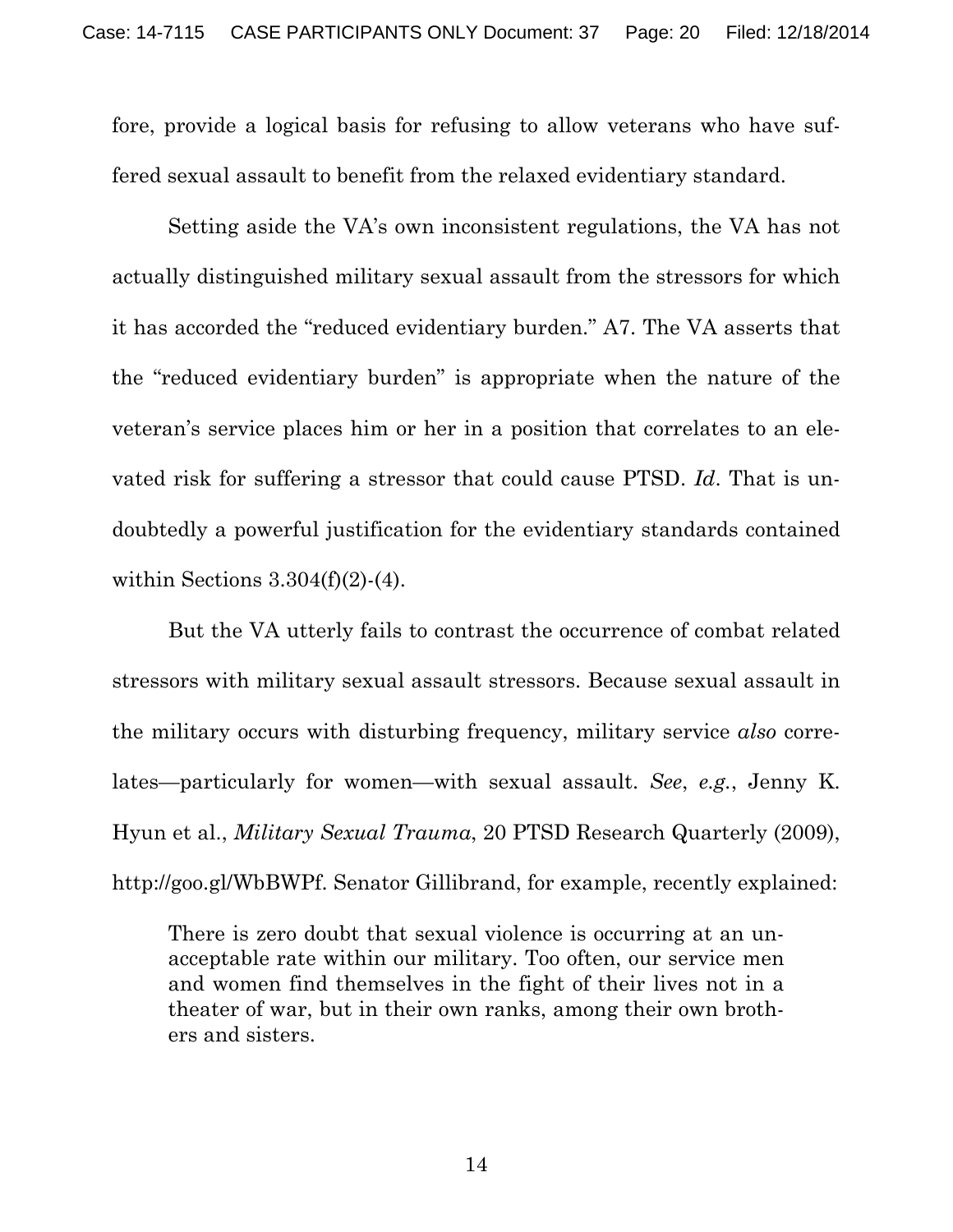Sen. Kirsten E. Gillibrand, The Relationships Between Military Sexual Assault, Post-Traumatic Stress Disorder and Suicide, and on Department of Defense and Department of Veterans Affairs Medical Treatment and Management of Victims of Sexual Trauma, U.S. Senate, Subcommittee on Personnel, Committee on Armed Services, at 2 (Feb. 26, 2014), http://goo.gl/UUryiq.

Academic literature bears out this correlation:

The persistence of sexual violence within the US armed forces is a fact long recognized by military officials, policymakers, health care professionals, and the media. *The risk of exposure to sexual violence within the military is high.* The annual incidence of experiencing sexual assault is 3% among active duty women and 1% among active duty men. Sexual coercion (e.g., quid pro quo promises of job benefits or threats of job loss) and unwanted sexual attention (e.g., touching, fondling, or threatening attempts to initiate a sexual relationship) occur at an annual rate of 8% and 27%, respectively, among women and 1% and 5% among men. *Research on deployment stress finds that such experiences constitute important duty-related hazards.*

Rachel Kimerling et al., *The Veterans Health Administration & Military Sexual Trauma*, 97 Am. J. Public Health 2160 (2007) (emphasis added), http://goo.gl/cQDdC5. This point cannot be over-emphasized: at present, a *duty related hazard* for our service members is sexual assault.

 The VA has offered no evidence that the correlation between warzone service and a combat stressor or a terrorist-fear stressor is any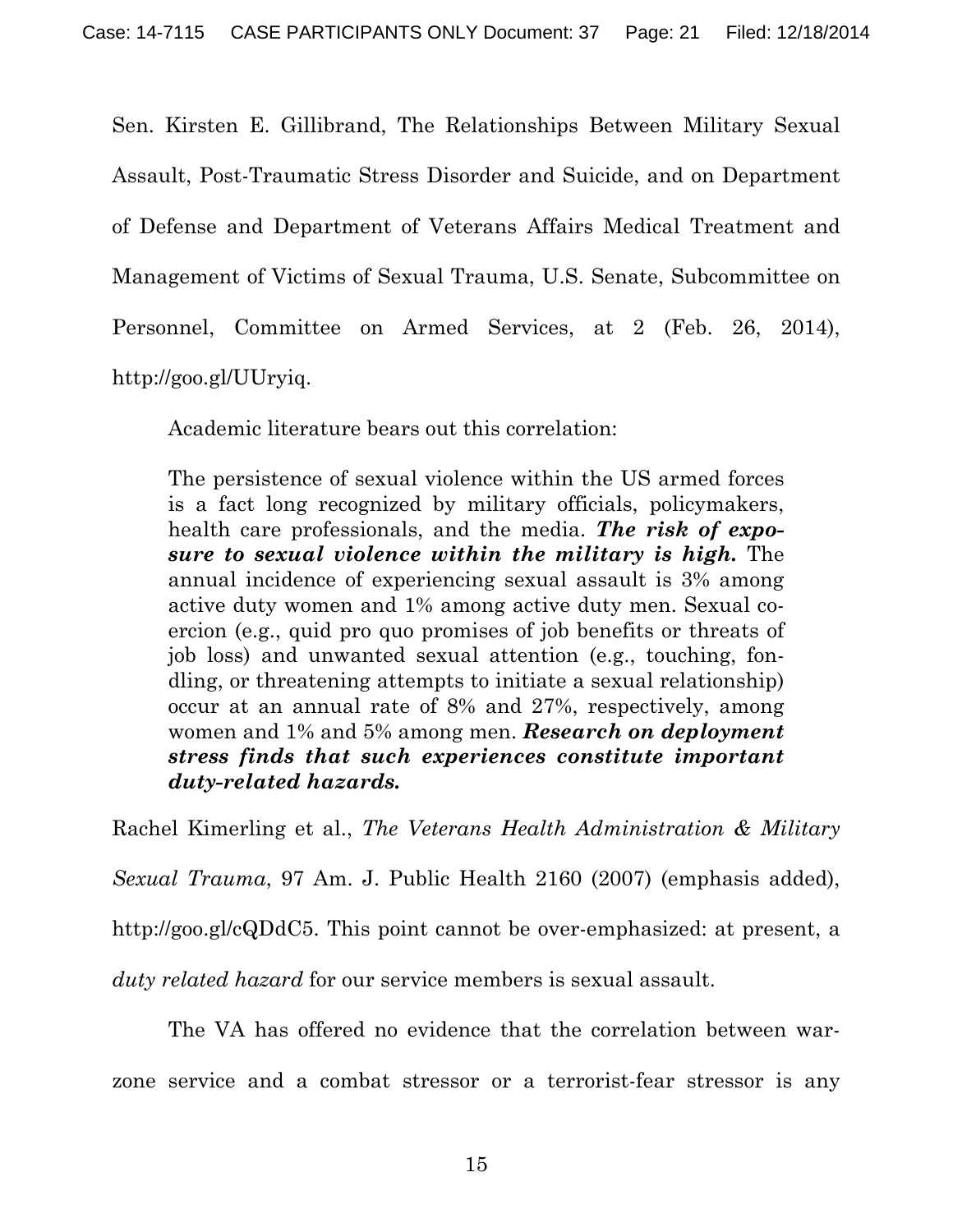stronger than that between military service and a sexual assault related stressor. Recall, roughly twenty percent of our female service members will experience a sexual assault related stressor. GAO Report at 1. The VA has no evidence or argument that the war-zone risk of suffering PTSD is higher.

At bottom, the VA has conferred appropriate, favorable evidentiary standards on our veterans who seek PTSD benefits stemming from combat activities, terrorist threats, and prisoner-of-war status. It extends this same reduced evidentiary burden to veterans who are diagnosed with PTSD during their service. The VA has not and cannot offer a logical basis for refusing to extend that same evidentiary standard to veterans whose PTSD stems from sexual assault.

### **B. Because most military sexual assaults are not reported, the VA's heightened evidentiary burden for PTSD caused by sexual assault is irrational.**

The VA's regulation fails for a separate reason: the agency's decision does not evince a "rational connection between the facts found and the choice made." *Motor Vehicle Mfrs. Ass'n v. State Farm Mut. Auto. Ins. Co.*, 463 U.S. 29, 43 (1983) (quotations omitted). Where, as here, "the result reached is illogical on its own terms," the agency's decision is "arbitrary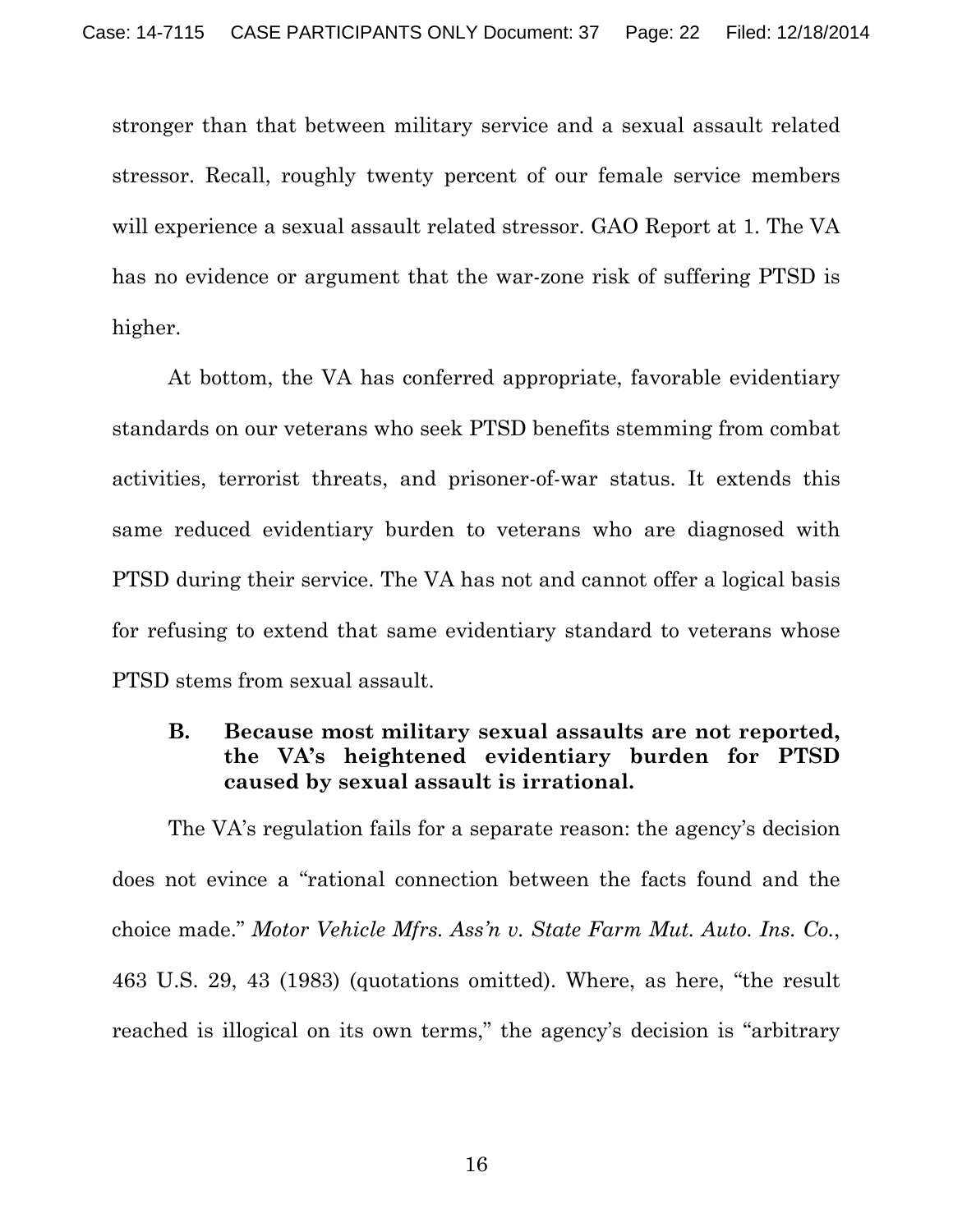and capricious." *Am. Fed'n of Gov't Emps. v. FLRA*, 470 F.3d 375, 380 (D.C. Cir. 2006) (quotations omitted).

The VA's regulation does not account for a basic factual reality: PTSD claims stemming from sexual trauma are often *harder* to prove with third-party, objective evidence than similar claims arising from combat. Just last year, the Court noted "[t]he VA does not dispute that, in the great majority of cases, such incidents are not reported to military authorities, and therefore such records do not exist." *AZ v. Shinseki*, 731 F.3d 1303, 1312 (Fed. Cir. 2013). Indeed, even in its response here, the "VA has acknowledged the sensitive nature of MST stressors and the reluctance on the part of Servicemembers to report such events during military service." A4.

Due to its highly sensitive and personal nature—along with the social stigma attached to reporting sexual assault in the military—sexual assault in the military often goes unreported, unmentioned, and thus unidentified. GAO Report at 16. "[S]ervicemembers may fear the repercussions of reporting an experience that was, itself, traumatic," particularly if "the perpetrator was a colleague or someone in a position of power." *Id*. at 29.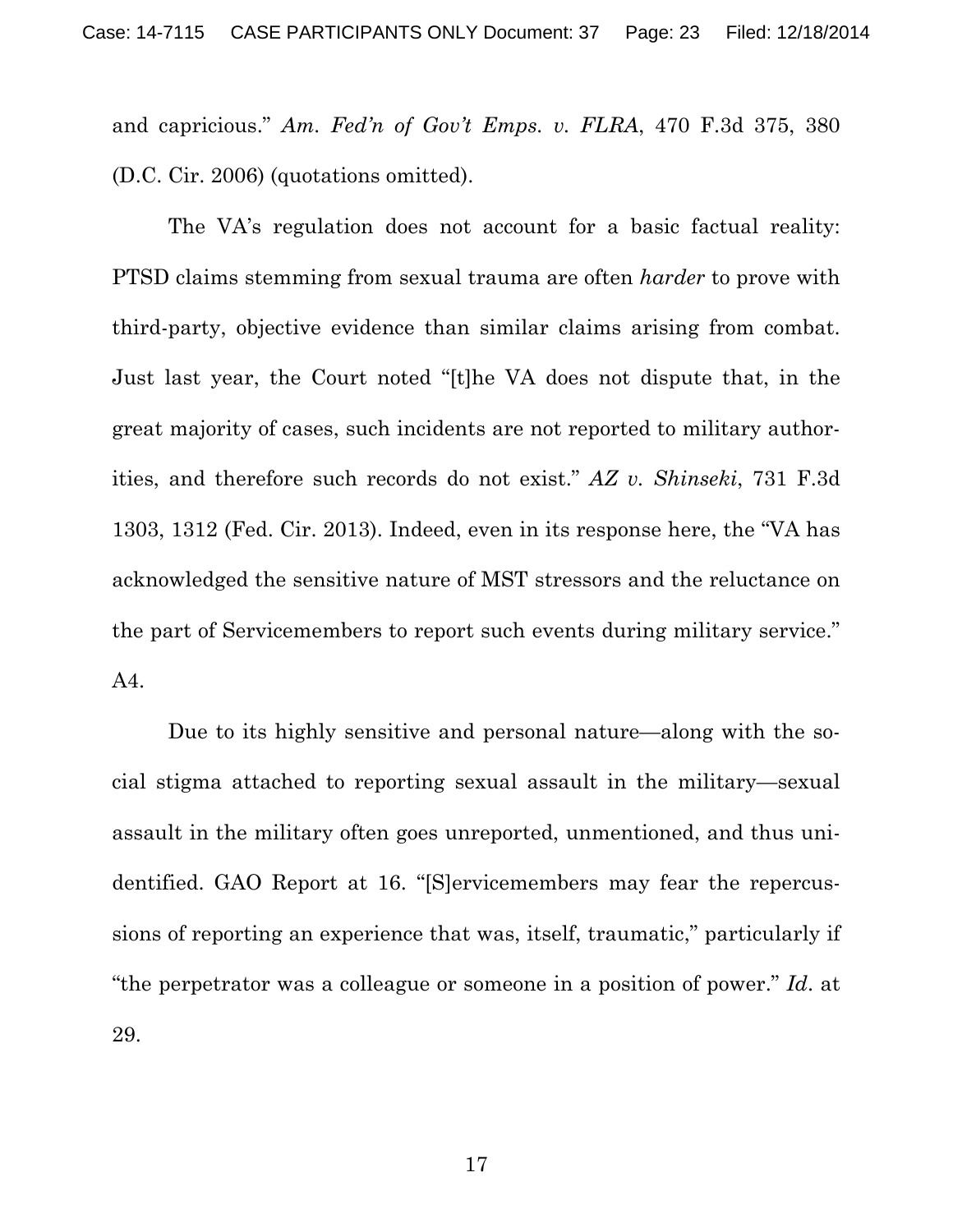Again, the DOD recognizes this drastic underreporting. DOD estimates that, in 2012, only one in ten victims in the military reported a sexual assault. DOD 2014 Report at 15. In 2014, DOD estimates that reporting has increased to one in four victims. *Id*. DOD contends that the importance of this increase in reporting—to approximately 25% of victims— "cannot be overstated" as it "signals not only growing trust of command and confidence in the response system, but serves as the gateway to provide more victims with support and to hold a greater number of offenders appropriately accountable." *Id*. (emphasis omitted). But implicit in these numbers is the reality that the great majority of assaults still are *not* reported. Thousands of sexual assaults a year will continue to go unreported, without official record.

Because sexual assault victims often do not report their attacks to *anyone*, there is often no third party evidence of these assaults at all. The VA's existing regulation, which permits a veteran to corroborate his or her claim by police reports and statements of family members or roommates (*see* 38 C.F.R. § 3.304(f)(5)), is meaningless for those thousands of veterans who did not report a sexual assault. And while the regulation permits a veteran to introduce a pregnancy test as evidence of a rape, it is preposterous to suppose that significant numbers of sexual assault victims are re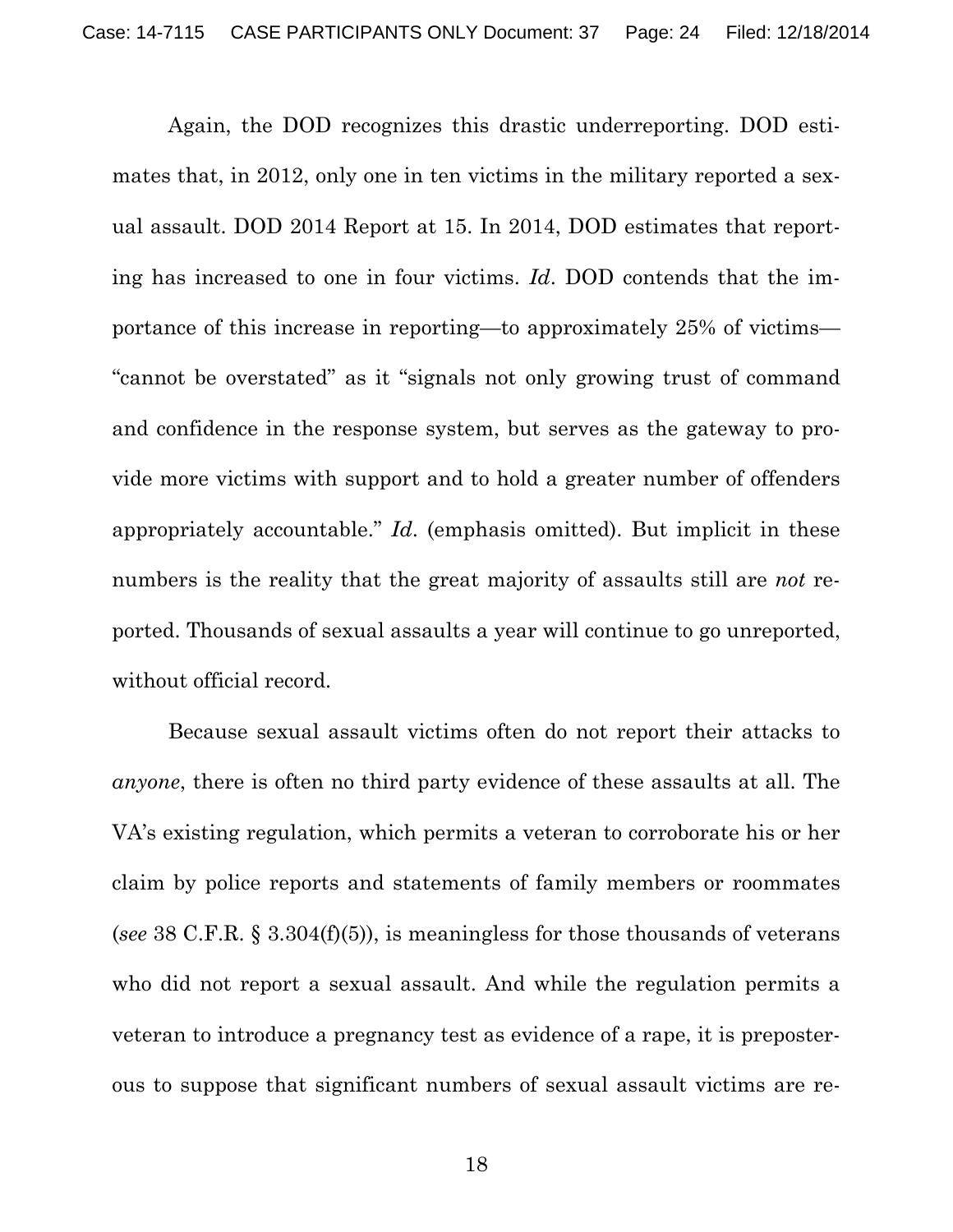taining pregnancy tests for use as evidence should PTSD result months or years later.

Even if third-party evidence exists in a case, the personal nature of both a PTSD diagnosis and the underlying sexual assault may discourage a veteran from applying for benefits if doing so requires supplying that evidence. If a veteran confided in a housemate, counselor, or clergy member regarding a sexual assault, the veteran may nonetheless not wish to obtain that testimony for use in a VA benefits proceeding. The veteran may, for example, be embarrassed to disclose the PTSD diagnosis to the third party, which would be the likely result of seeking testimony. By requiring third-party corroboration, the VA's existing rules undoubtedly encourage some veterans not to seek the benefits that they require.

Altogether, the factual circumstances are clear: the VA permits a veteran to corroborate the occurrence of a stressor in *some* circumstances where third-party evidence may be hard to come by—that is, stressors arising from combat, terrorist fears, and prisoner-of-war status. But the VA has ignored the overwhelming evidence that sexual assault is similar insofar as there is often no third-party corroborative evidence. The VA's assertion that it has offered a broad array of potential sources of thirdparty proof (A5) is thus no answer at all, for it wishes away the factual re-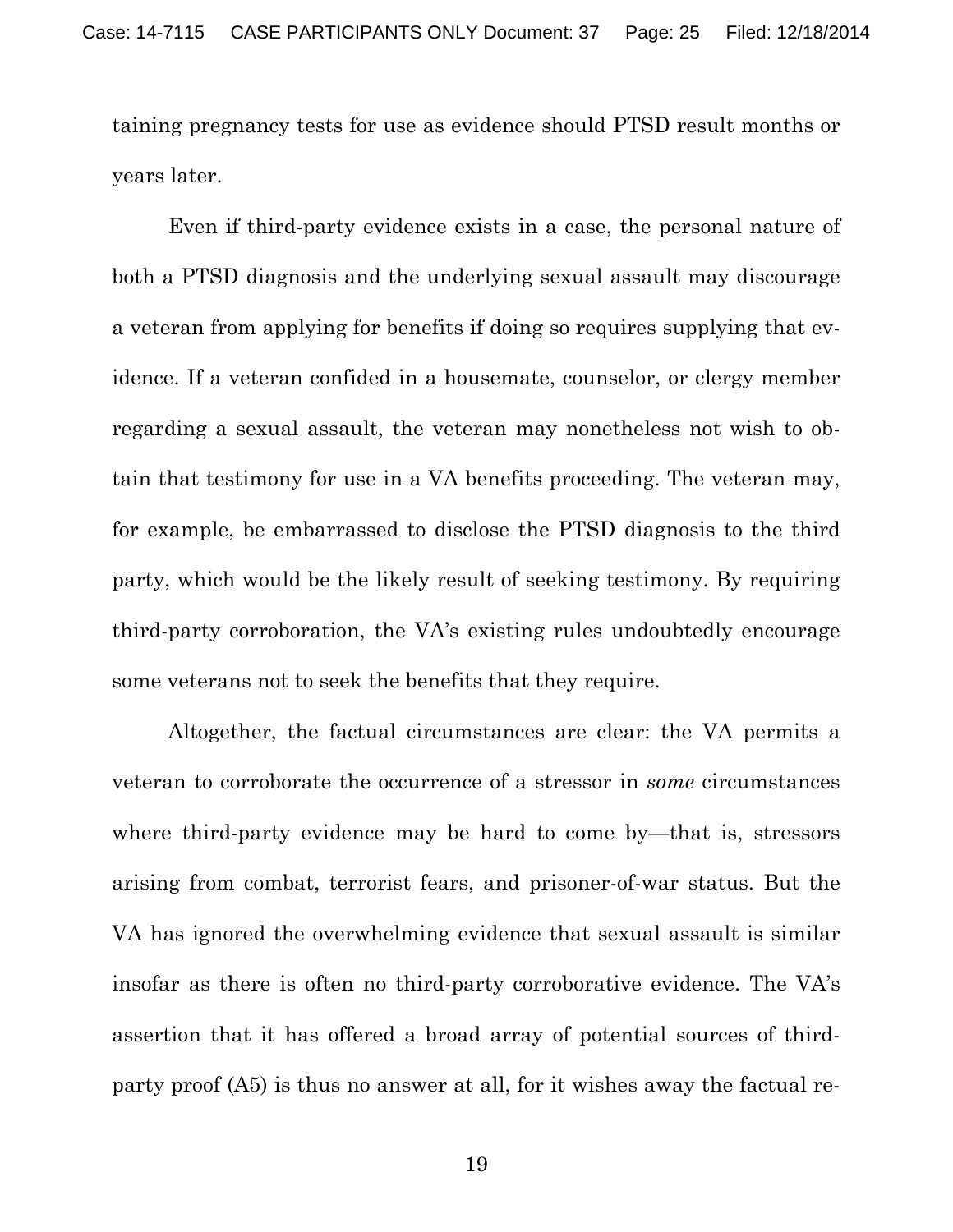ality that often *no* evidence will exist. The VA's failure to construct a rational policy in light of the factual circumstances demonstrates that the existing regulation is arbitrary and capricious.

#### **C. The disparate gender effect of the VA policy underscores its irrationality.**

Finally, the existing regulations create inappropriate gender disparities in the grant of VA benefits. Although both men and women suffer PTSD stemming from MST (GAO Report at 1 n.2), 66.1% of veterans who filed MST-related PTSD claims between 2008 and 2012 were women, whereas women account for only 4.6% of the non-MST-related PTSD claimants. ACLU Report at 4. The VA's stricter evidentiary burden for MST-related claims thereby has a disparate effect on female veterans.

These gender implications are a "relevant and significant aspect of a problem" that the agency has failed to consider, rendering its decision arbitrary and capricious. *Am. Farm Bureau Fed'n v. EPA*, 559 F.3d 512, 520 (D.C. Cir. 2009). The Court should subject agency determinations that have a discriminatory effect to close scrutiny under the APA. *Cf. Gutzwiller v. Fenik*, 860 F.2d 1317, 1329 (6th Cir. 1988) (decisions that are "made on the basis of an individual's sex" are generally "arbitrary and capricious"). Conforming the VA's treatment of veterans who suffer from PTSD caused by sexual assault to its treatment of veterans whose PTSD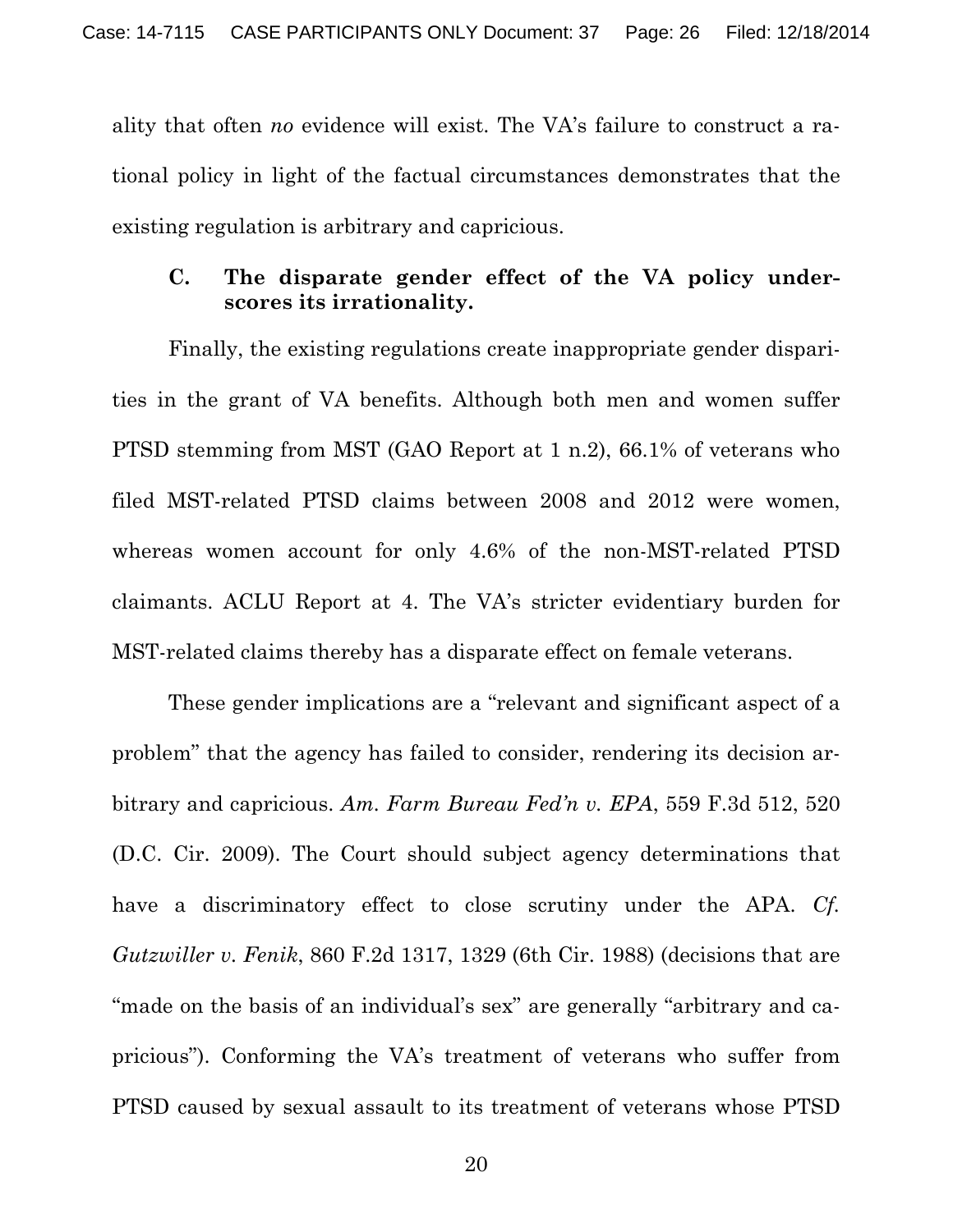was caused by combat related activities will eliminate these gender disparities.

### **CONCLUSION**

The Court should hold the VA's existing regulation arbitrary and ca-

pricious and compel the VA to adopt petitioners' proposed rule.

Respectfully submitted,

/s/ Paul W. Hughes Charles A. Rothfeld Paul W. Hughes MAYER BROWN LLP 1999 K Street, N.W. Washington, D.C. 20006 (202) 263-3000

*Counsel for Amici Curiae* 

Dated: December 18, 2014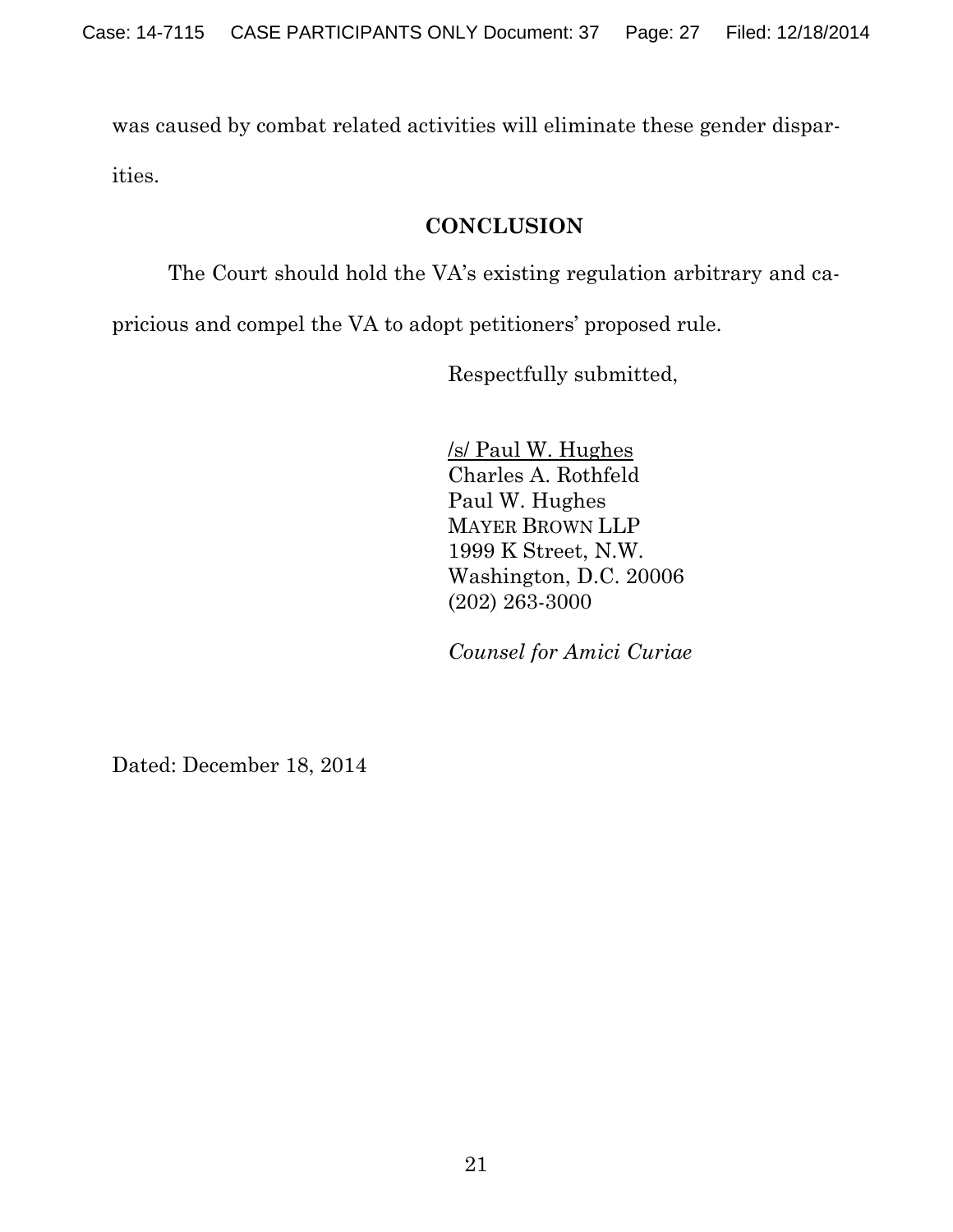#### **CERTIFICATE OF COMPLIANCE**

Pursuant to Federal Rule of Appellate Procedure 32(a)(7)(C), the undersigned counsel certifies that this brief:

(i) complies with the type-volume limitation of Rule 29(d) because it contains 4,065 words, including footnotes and excluding the parts of the brief exempted by Rule  $32(a)(7)(B)(iii)$ ; and

(ii) complies with the typeface requirements of Rule  $32(a)(5)$  and the type style requirements of Rule 32(a)(6) because it has been prepared using Microsoft Office Word 2007 and is set in Century Schoolbook font in a size equivalent to 14 points or larger.

Respectfully submitted,

/s/ Paul W. Hughes Paul W. Hughes MAYER BROWN LLP 1999 K Street, N.W. Washington, D.C. 20006 (202) 263-3000

December 18, 2014